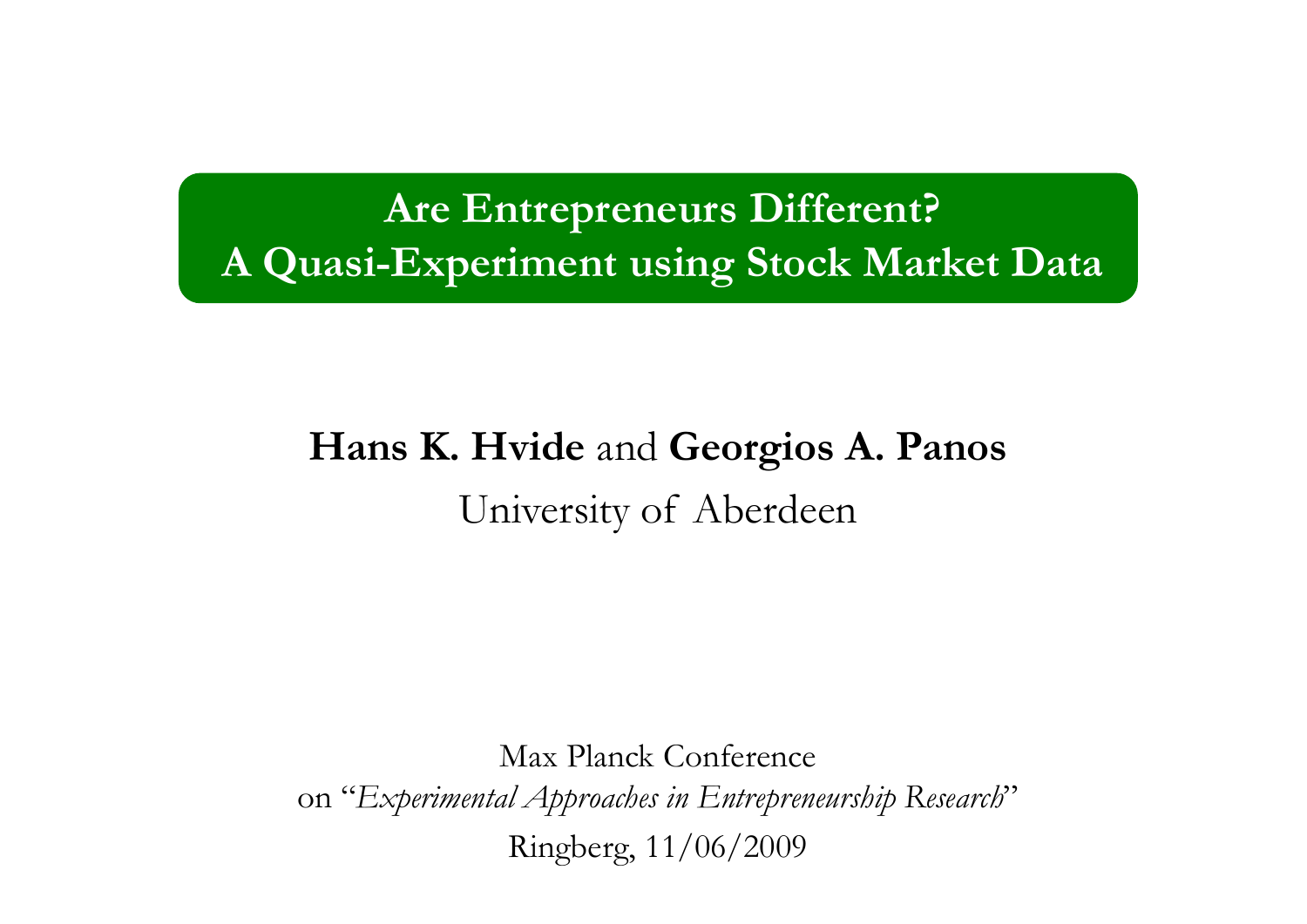## **Are Entrepreneurs Different?**

- • The promotion of entrepreneurship has been a major **worldwide policy target**:
	- It is *thought* to be associated with the creation of **wealth**, technological **innovation**, and increased social **welfare**.
	- $\bullet$ However, entrepreneurship can entail **real costs**, such as the diversion from more productive careers and often the limited enhancement to social welfare (Baumol, 1990; Murphy, Shleifer, and Vishny, 1991)
- • Some of the *stylized facts* in the entrepreneurship literature:
	- $\bullet$  Individuals may pursue new ventures and invest high fractions of their private holdings in a **single private company**, even if the returns are **predictably meagre**, particularly in the *initial period*, and *highly correlated* with **human capital returns** (Camerer and Lovallo, 1999; de Meza and Southey, 1996; Moskowitz & Vissing-Jorgensen, 2002; Hamilton, 2000).
	- Furthermore, the rates of *survival* of new firms suggest that initiating a business is a **risky venture** (Heaton and Lucas, 2000), with **half** of the new born firms not living up to their **5th** birthday and only around **34%** surviving over the first **ten years** of the firm's life (Moskowitz & Vissing-Jorgensen, 2002).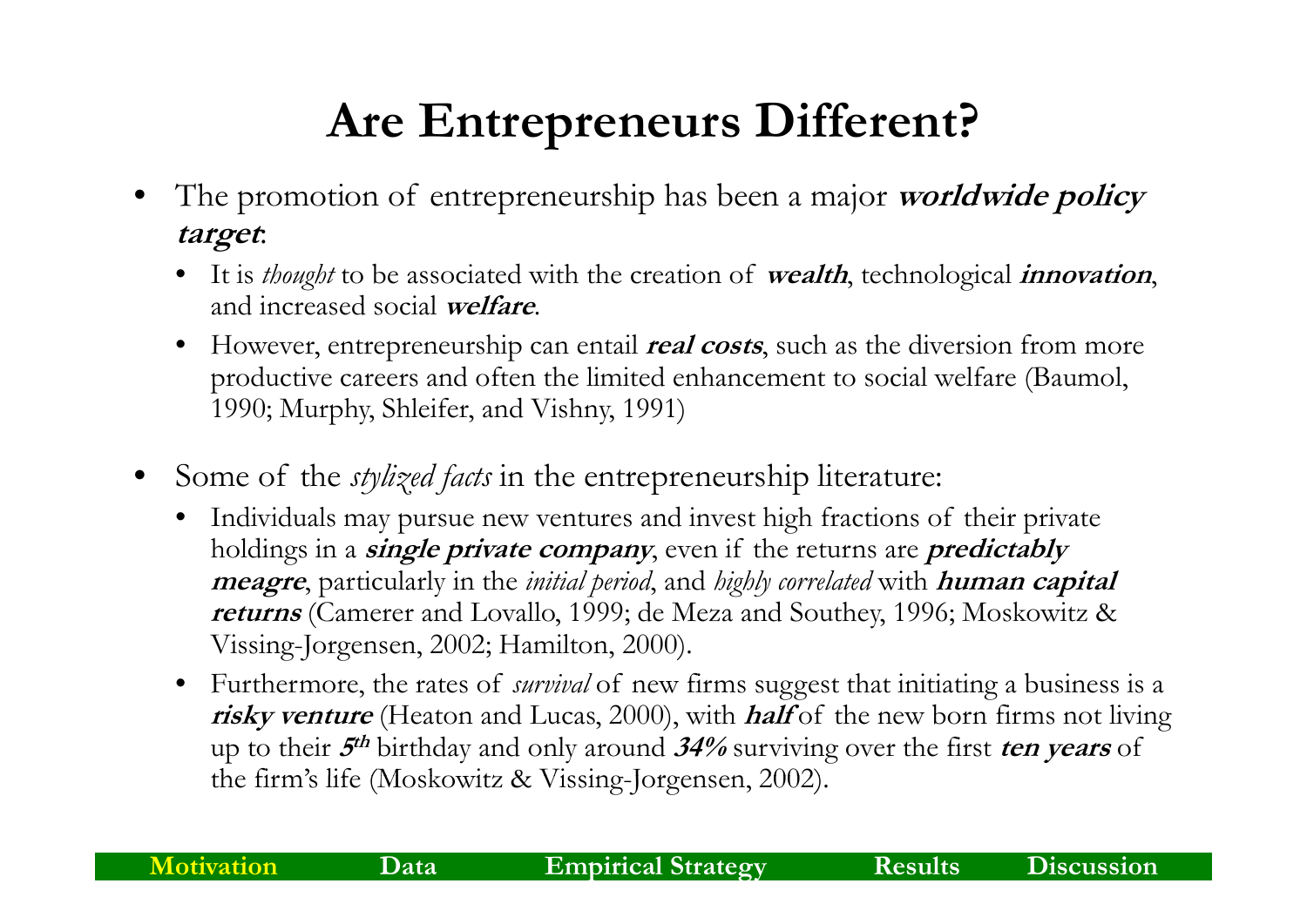### **Motivation and Opportunities**

- • Explaining why some people are more likely than others to undertake the **risk** of becoming entrepreneurs is a question of explaining why some people are more **able** to **perceive** and **exploit** entrepreneurial **opportunities**, and why some are more **motivated** to pursue those opportunities (Shane, 2000; Eckhart & Shane, 2003).
	- • The perception of opportunities is a **necessary** condition ("*Austrian tradition*"; Aldrich 1999; Shane, 2000; 2003; Eckhardt & Shane, 2003)
	- • However, it is not **sufficient**, as *entrepreneurial motivation accounts for why some people forgo paid employment to pursue entrepreneurial opportunities, while others do not, when confronted with the same opportunities* (Shane, et al., 2003)
- •Developments in the "*behavioural entrepreneurship*" literature suggest that :
	- $\bullet$  Entrepreneurial motivation is likely to be the outcome of factors, such as lower aversion to: **risk**, **ambiguity** and **skewness** in the lure of higher potential payoffs, and **optimism** and **overconfidence**, w.r.t. the chances of success and the accuracy of one's own beliefs, respectively.
	- • Entrepreneurs are considered to be either **socially** or **biologically** "programmed" to overestimate the quality of their own information, and explore their environment (Astebro, 1999, Bernando & Welch, 2001; Shane & Venkataraman, 2000; Nikolaou et al., 2008).
	- •• Overconfident agents may self-select into entrepreneurship (De Meza & Southey, 1996).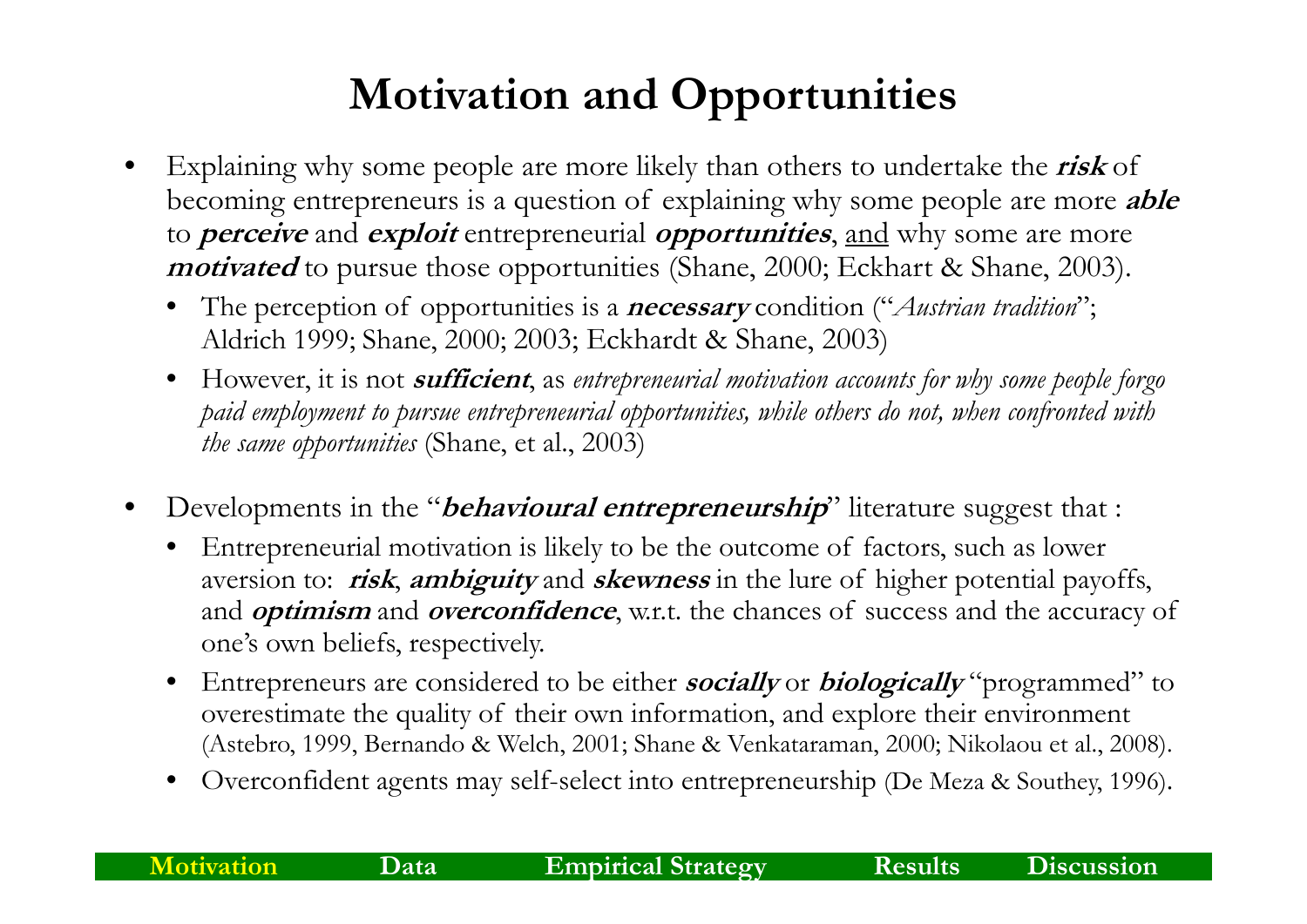## **Are Entrepreneurs Different?**

- • Thus, entrepreneurs & small-scale business owners are often claimed to be **different** from non-entrepreneurs, in a number of *features*:
	- •• Fairlie (2002): *drug-dealers* are 11%-21% more likely to later choose self-employment than non drug-dealers
- • However, the *empirical* attempts to examine differences in the motivation of entrepreneurs and non-entrepreneurs are characterised by **weaknesses** and **limitations** in the **data** sources and **identification** strategies.
	- **Selection effects** are a typical source of error in surveys & experiments (Malmendier, et al., 2006). Examining motivational dispositions upon entry into entrepreneurship is likely to be flawed if agents self-select into the latter.
	- **Information bias** is often present, as the literature often needs to rely on selfdeclared measures as *proxies* for motivational aspects. It is typical to use selfreported, hypothetical, subjective and arbitrary measures of proxies for values related to motivation.
	- The presence of **confounding factors** makes the disentanglement of motivation and opportunity almost impossible.
	- Researchers are typically unable to **control for differences in opportunities**  between entrepreneurs and non-entrepreneurs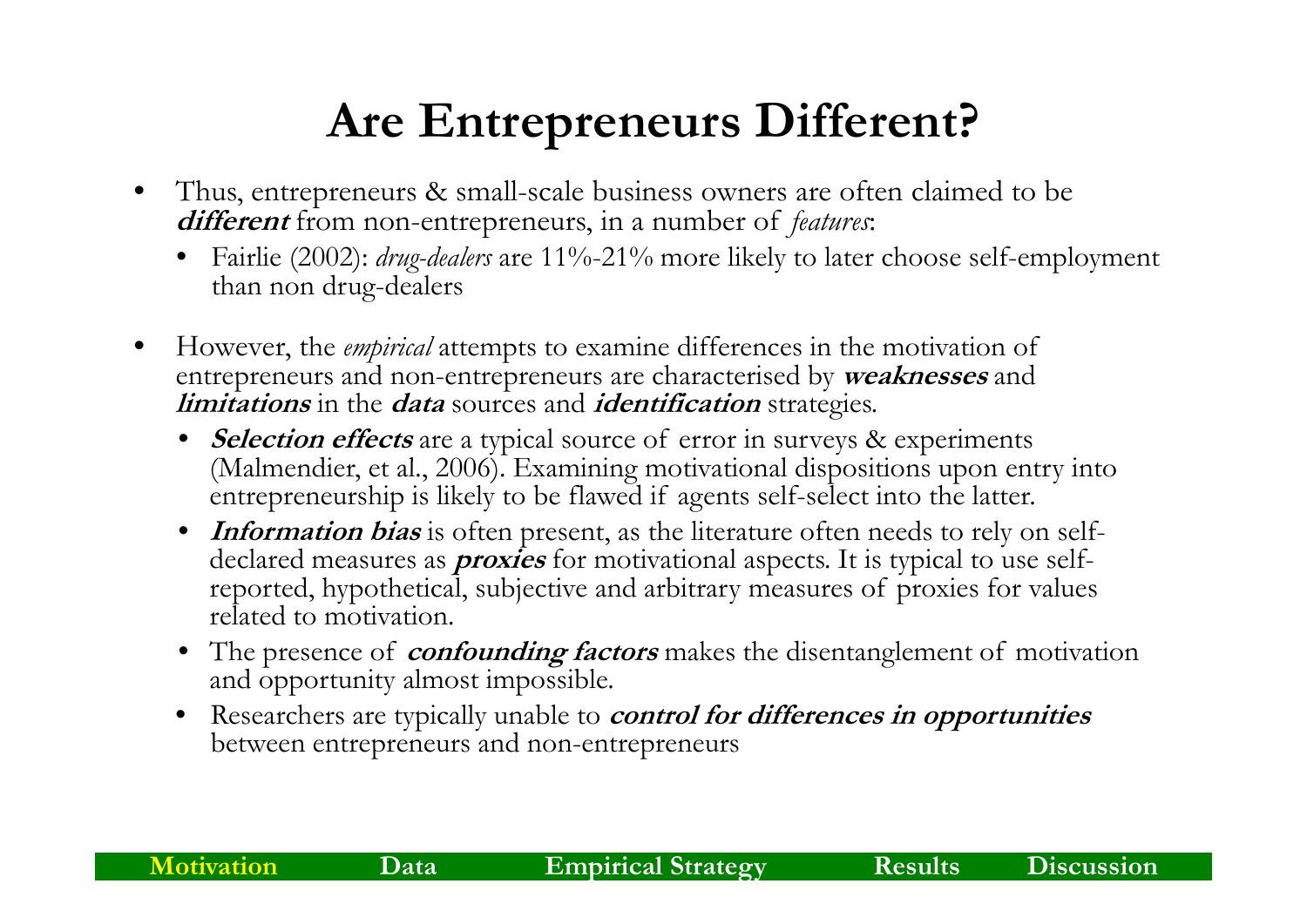### **Ideally...**

- • An ideal *quasi-experiment* would use information on the entire population of entrepreneurs and non-entrepreneurs.
- •Moreover, it would be able to open "*a window in the past*" and observe patterns related to the characteristics of interest several years in the past.
	- • The **psychology** literature has documented that behavioural traits tend to **persist through time**, and belief updating takes the form of wishful thinking that reinforces them (e.g. Babcock and Loewenstein, 1997).
- $\bullet$  Furthermore, a careful design would ensure that the past actions of entrepreneurs would be compared to those of a *carefully constructed control group*, statistically identical with respect to the characteristics that are likely to confound the relationship between motivation and outcomes.
	- This similarity would also consider the opportunities individuals are faced with.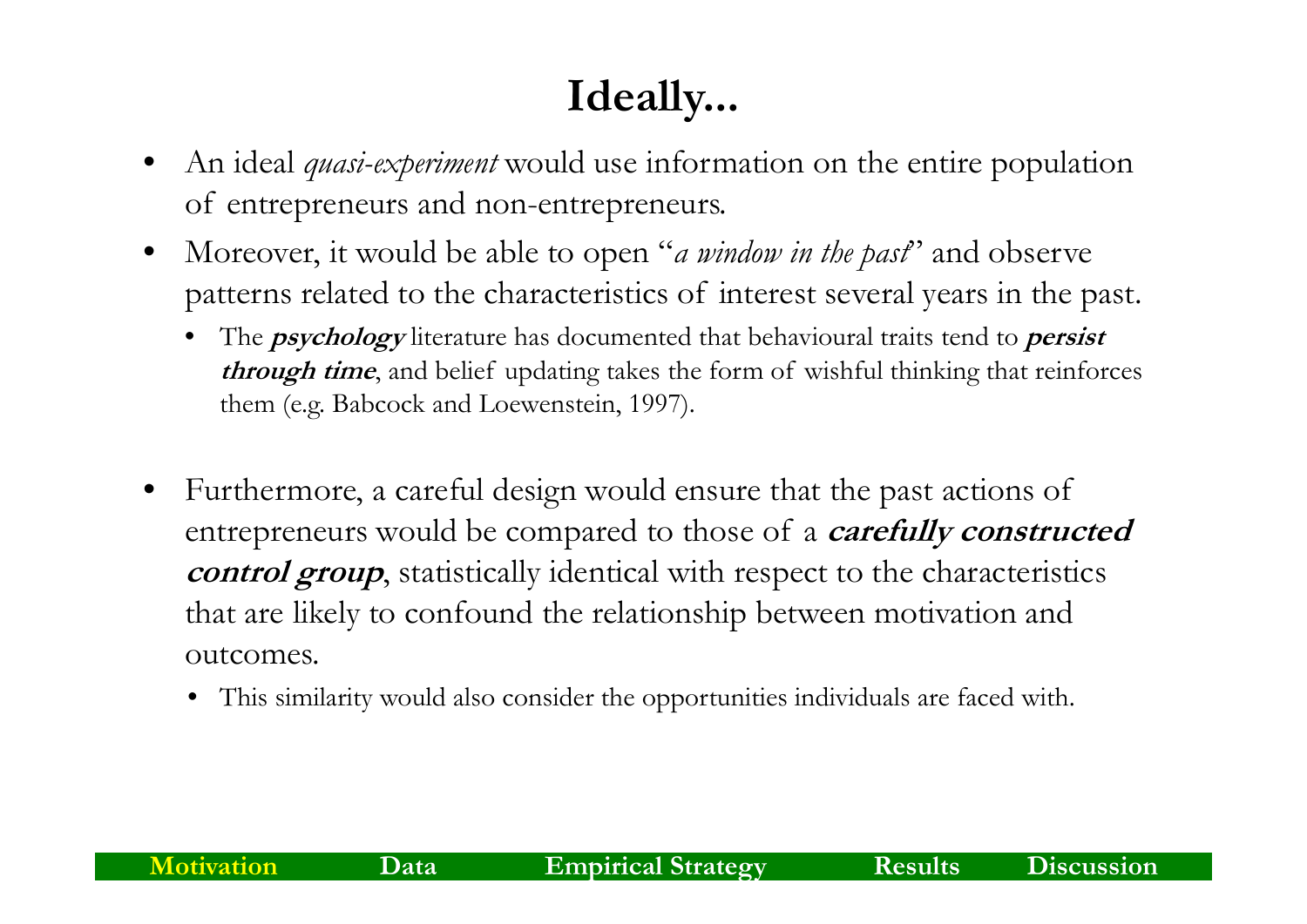## **Our story**

- We use a dataset that covers the **stock market transactions** of <sup>a</sup> large number of individuals to analyze whether (future) entrepreneurs tend to make *different investment choices* than non-entrepreneurs.
- Two unique features of our data is that
	- We study the stock market decisions **several years before entry** into selfemployment
	- We compare entrepreneurial decision-making to the behavior of a carefully constructed *control group* of non-entrepreneurs
		- This feature eliminates **confounding** caused by other factors, such as education, experience, wealth, etc.
		- It provides similar *case and control groups*, with respect to important factors that are related to the *identification of opportunities*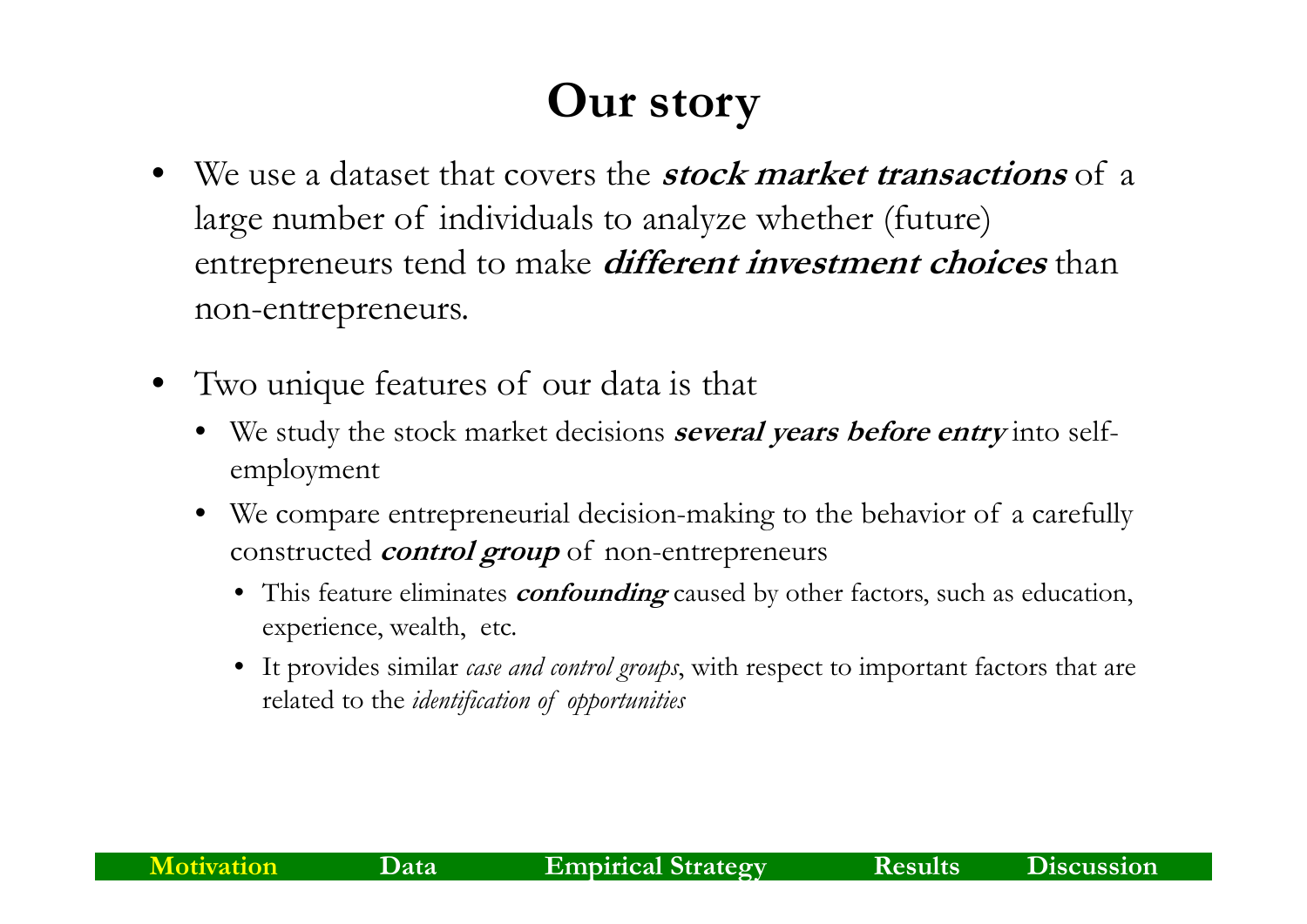- • Based on recent literature, we use *past investment activity* as a proxy for these entrepreneurial characteristics
	- • Exposure of wealth to stock market participation is more attractive to individuals who are *less risk averse*, and more *overconfident* (Barber and Odean, 2001; Puri and Robinson, 2007)
	- • Overconfident investors are also more likely to *trade more* frequently (Barber and Odean, 2000; 2001)
- $\bullet$  Investors are also more likely to possess other unobservable characteristics that are positively associated with self-employment
	- • Investment may represent a useful proxy for entrepreneurial characteristics that are difficult to measure
	- $\bullet$  The relationship between the two has not been examined in the literature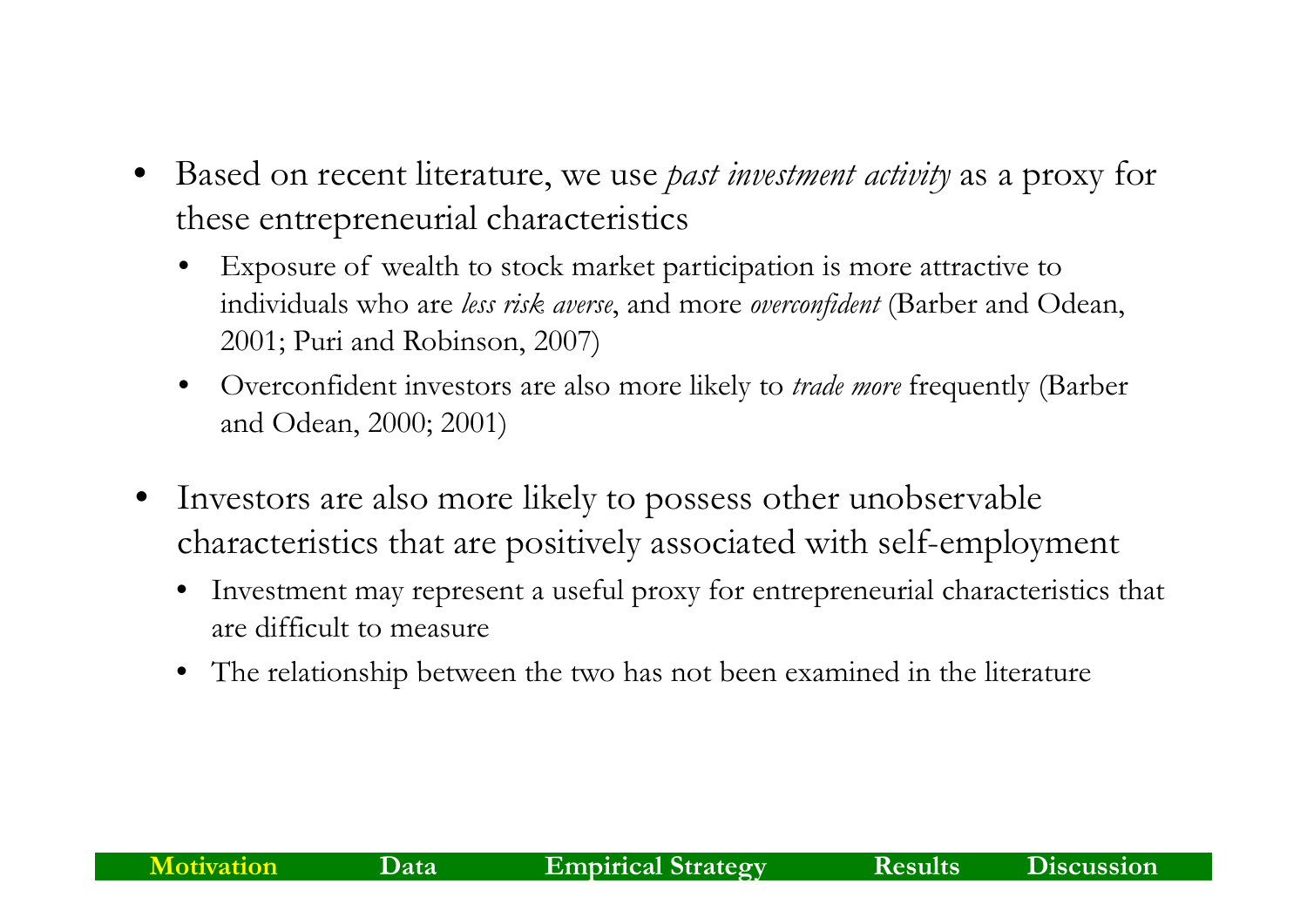# **Main Findings**

|                             |                   | <b>Summary Statistics</b>         | <b>Regression Analysis</b>                     |
|-----------------------------|-------------------|-----------------------------------|------------------------------------------------|
|                             | <u>Entry</u>      | $\frac{N_{0} E_{n} t_{n}}{N_{0}}$ |                                                |
| Investor                    | $14.4\%***$       | $12.6\%$                          | 12-18% effect                                  |
| $\#$ Trades                 | $3.53***$         | 2.46                              | $16-68\%$ effect                               |
| Portfolio Value             | 51,639***         | 41,367                            | Log-Quadratic profile, positive at high levels |
| $\#$ of Stocks              | 2.18              | 2.06                              |                                                |
| Monthly Returns             | 0.0065            | 0.0050                            |                                                |
| St. Dev. Of Monthly Returns | 0.1071            | 0.1047                            |                                                |
| Beta                        | 1.1301            | 1.1347                            |                                                |
| Market Capitalization       | 6.95 <sub>b</sub> | 6,83b                             |                                                |
| Portfolio/Wealth Ratio      | $7.39\%$          | $6.85\%$                          |                                                |

### Overview of Main Findings

Notes: Sample means and significance levels from t-tests are presented in the summary statistics. Marginal effects are from conditional logit regressions on the probability of new self-employment entry in 2003-2005. The investor figures are from 1-20 case-control matched samples of entrepreneurs with non-entrepreneurs. The remaining figures are for 1-20 matching of investors in the respective groups.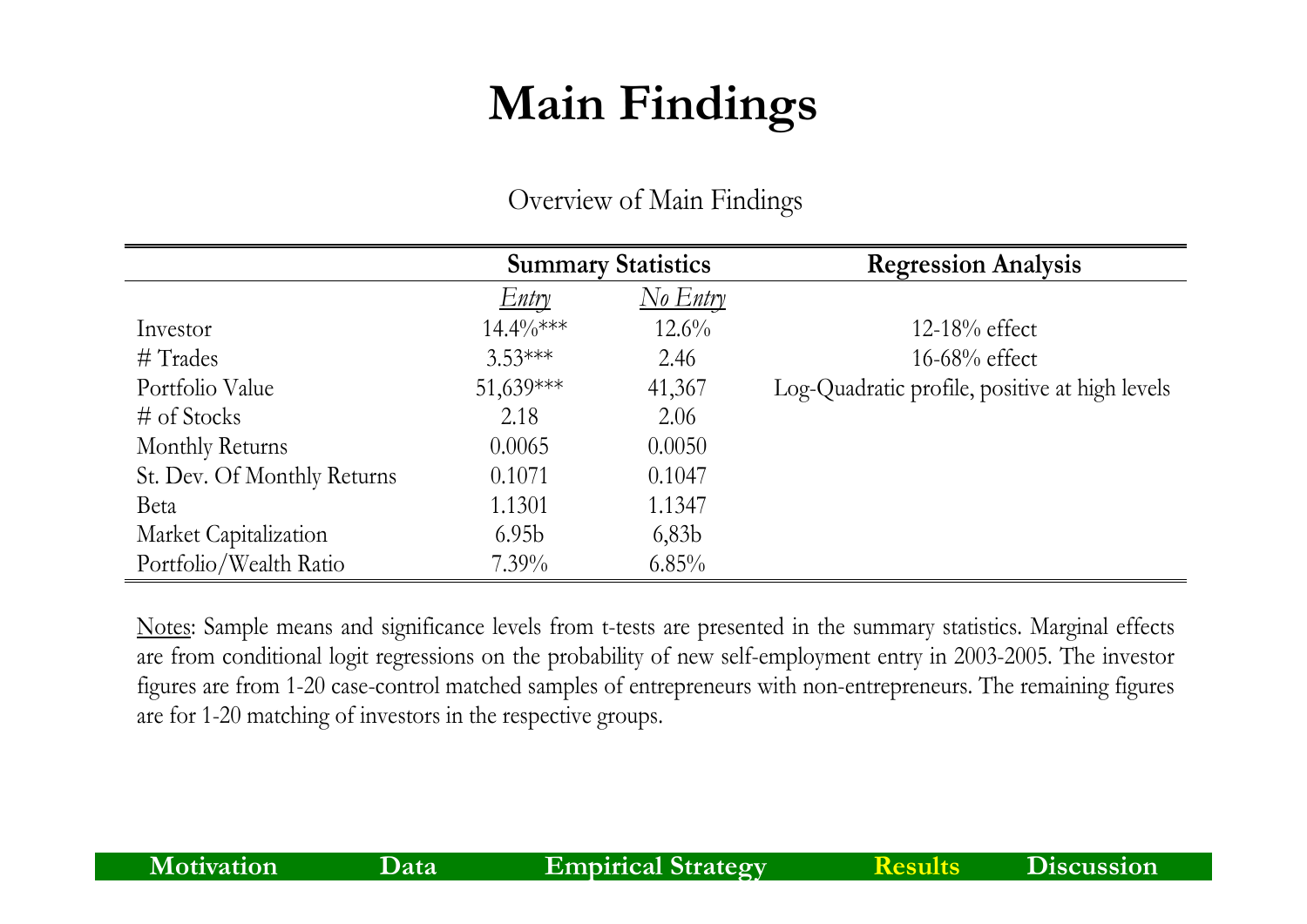# **The Data**

- •Norwegian Registry Data: 1987 – 2006
- •Entire Population of New Self-Employment Entries: 2003 – 2005
- •• Stock Market Transaction Data: 1994 – 1998

### Data Availability:

- •Marital Status, Age, Years & Type of Education, Gross Wealth, Earnings, Industry (NACE), Firm Size, Region of Residence
- $\bullet$  Investor Account, # Stocks, #Trades, Portfolio Value, Market Capitalization, Monthly Returns & S.D. Of Returns, Market Beta

### Sample Inclusion Criteria:

- •Male
- •Employed during sample life (not in agriculture)
- $\bullet$ Aged 25-60 in 2000
- $\bullet$ 6-21 Years of Education in 2000
- •Without a prior history of self-employment activity between 1987-2002
- $\bullet$ Not working in listed or daughter companies (Gompers et al., 2005; 2007)
- $\bullet$ For the investor sample, investment activity for 5 years (1994-1998)

| Motivation |  |
|------------|--|
|            |  |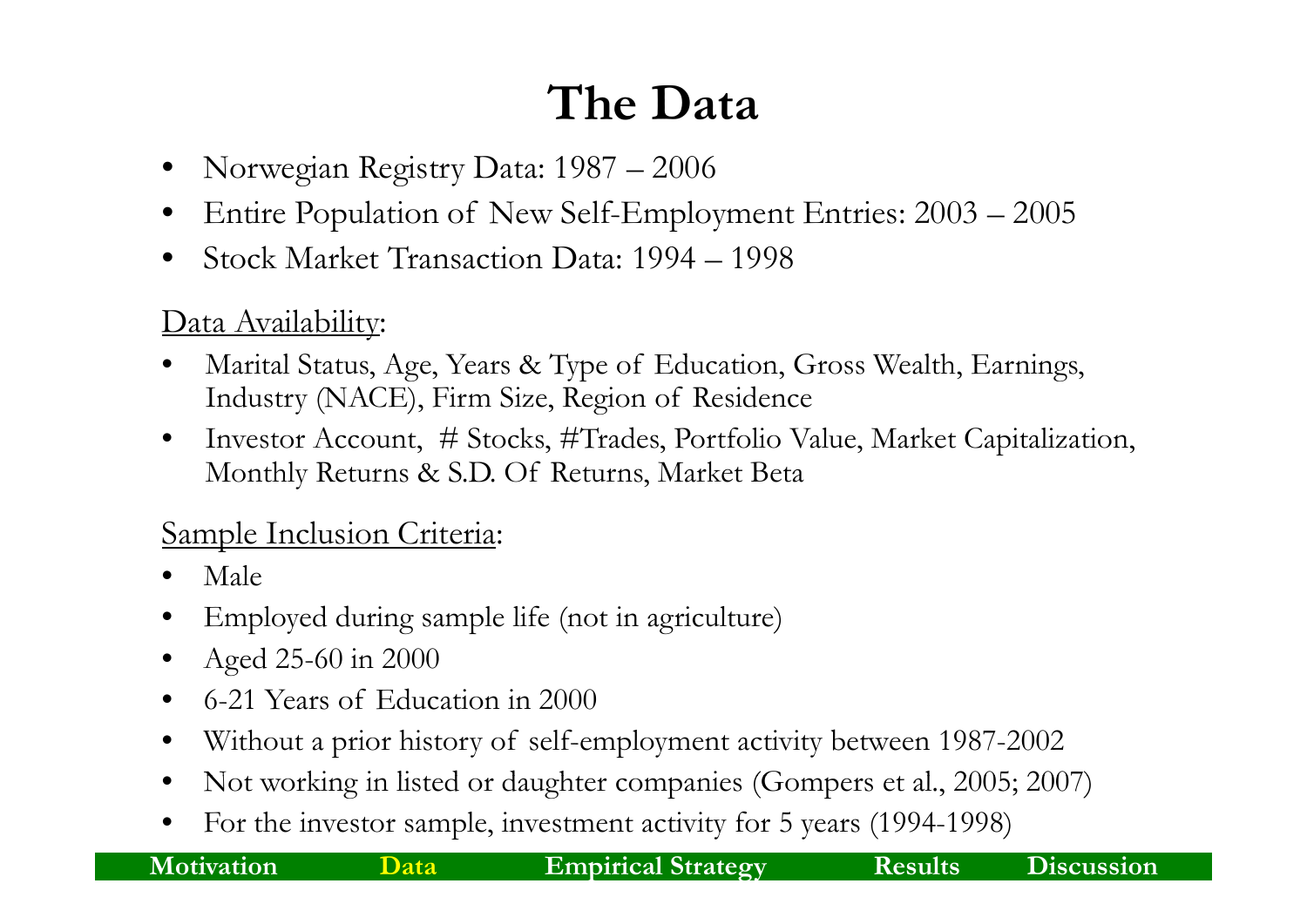### The Sample:

- • 6,281 New Entries to Self-Employment
	- The entire population satisfying our criteria
- $\bullet$ • 334,138 Non-Entrants
	- $\bullet$ A sample from the population that satisfies our criteria

| Industry (1-digit NACE 2000 codes)            | $\# \textit{Obs}$         | (Frequency)  | 2003           | 2004  | 2005              |
|-----------------------------------------------|---------------------------|--------------|----------------|-------|-------------------|
| Agriculture, forestry and fishing             | 80                        | $(1.27\%)$   | 19             | 27    | 34                |
| Mining and quarrying                          | 41                        | $(0.65\%)$   | 9              | 15    | 17                |
| Manufacturing                                 | 629                       | $(10.01\%)$  | 226            | 191   | 212               |
| Electricity, gas, and water supply            | 28                        | $(0.45\%)$   | 8              | 9     | 11                |
| Construction                                  | 931                       | $(14.82\%)$  | 304            | 270   | 357               |
| Wholesale and retail trade; repairs           | 1,038                     | $(16.53\%)$  | 376            | 313   | 349               |
| Hotels & Restaurants                          | 147                       | $(2.34\%)$   | 34             | 52    | 61                |
| Transportation and storage                    | 556                       | $(8.85\%)$   | 194            | 159   | 203               |
| Financial Intermediation                      | 75                        | $(1.19\%)$   | 26             | 19    | 30                |
| Real estate & Business activities             | 1,033                     | $(16.45\%)$  | 360            | 326   | 347               |
| Public administration and defence; comp       | 176                       | $(2.80\%)$   | 61             | 58    | 57                |
| Education                                     | 200                       | $(3.18\%)$   | 65             | 60    | 75                |
| Human health and social work activities       | 308                       | $(4.90\%)$   | 106            | 93    | 109               |
| Other community, social and personal services | 201                       | $(3.20\%)$   | 66             | 60    | 75                |
| Missing                                       | 838                       | $(13.34\%)$  | 294            | 341   | 203               |
| Total                                         | 6,281                     | $(100.00\%)$ | 2,148          | 1,993 | 2,140             |
| Matched Total (1-to-20)                       | 6,111                     |              | 2,090          | 1,935 | 2,086             |
| Motivation<br>$\bf Data$                      | <b>Empirical Strategy</b> |              | <b>Results</b> |       | <b>Discussion</b> |

Appendix Table C New Self-Employment Entries (2003-2005)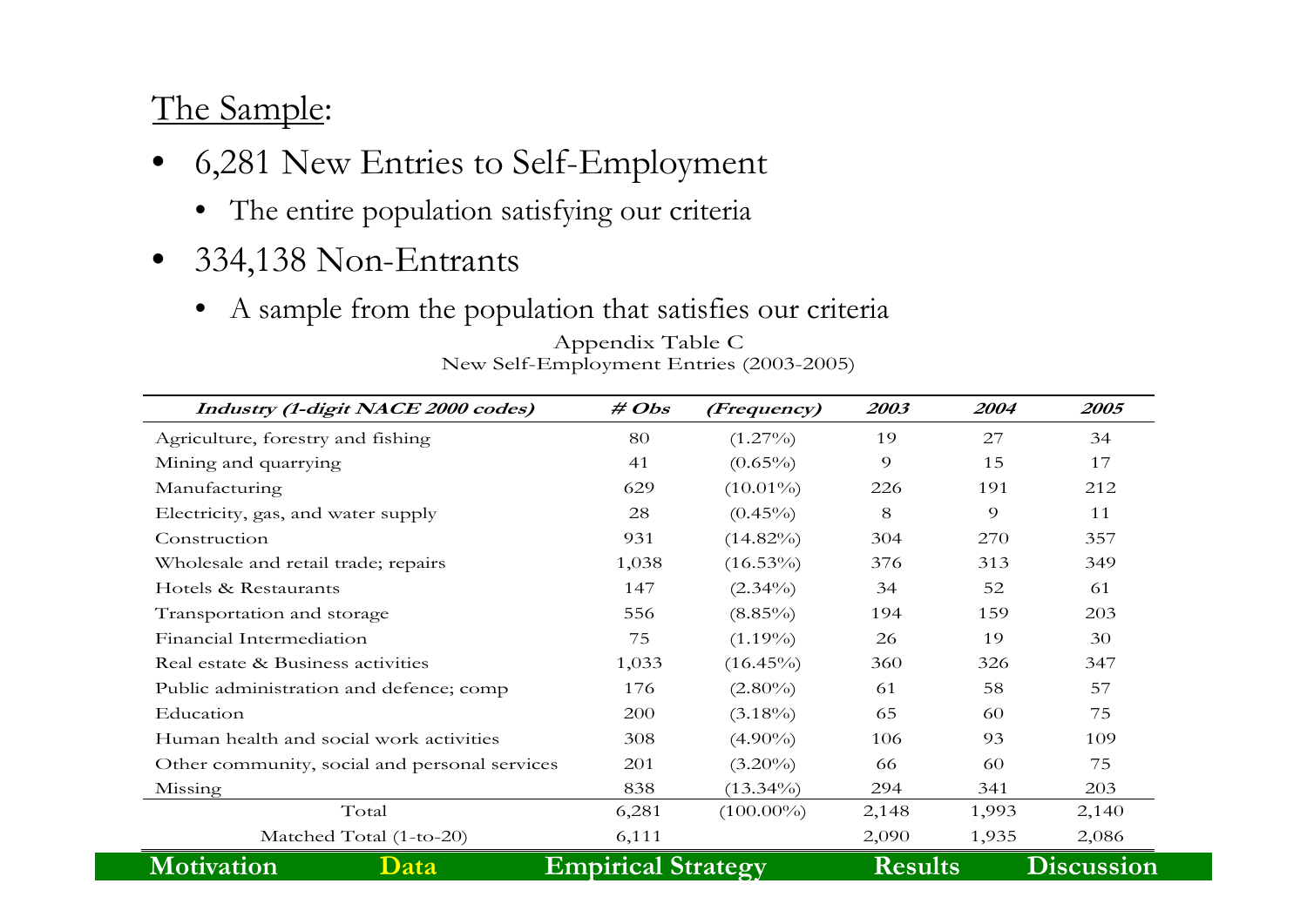### **Empirical Strategy**

- **Selection:** *Registry data* on the entire population of new entrants A typical source of error in surveys & experiments, because the association between motivation/opportunity and entry is different for participants and non-participants (Lazear, et al., 2006)
- **Information :** *Official data*, rather than self-declared measures Another typical source of error in surveys, because the measurement of motivation/opportunity or entry is different between the comparison groups
- **Confounding:** *Case-control matching* based on confounders Mixing of the effect of motivation/opportunity on entry with the effect of another factor that is associated with motivation/ opportunity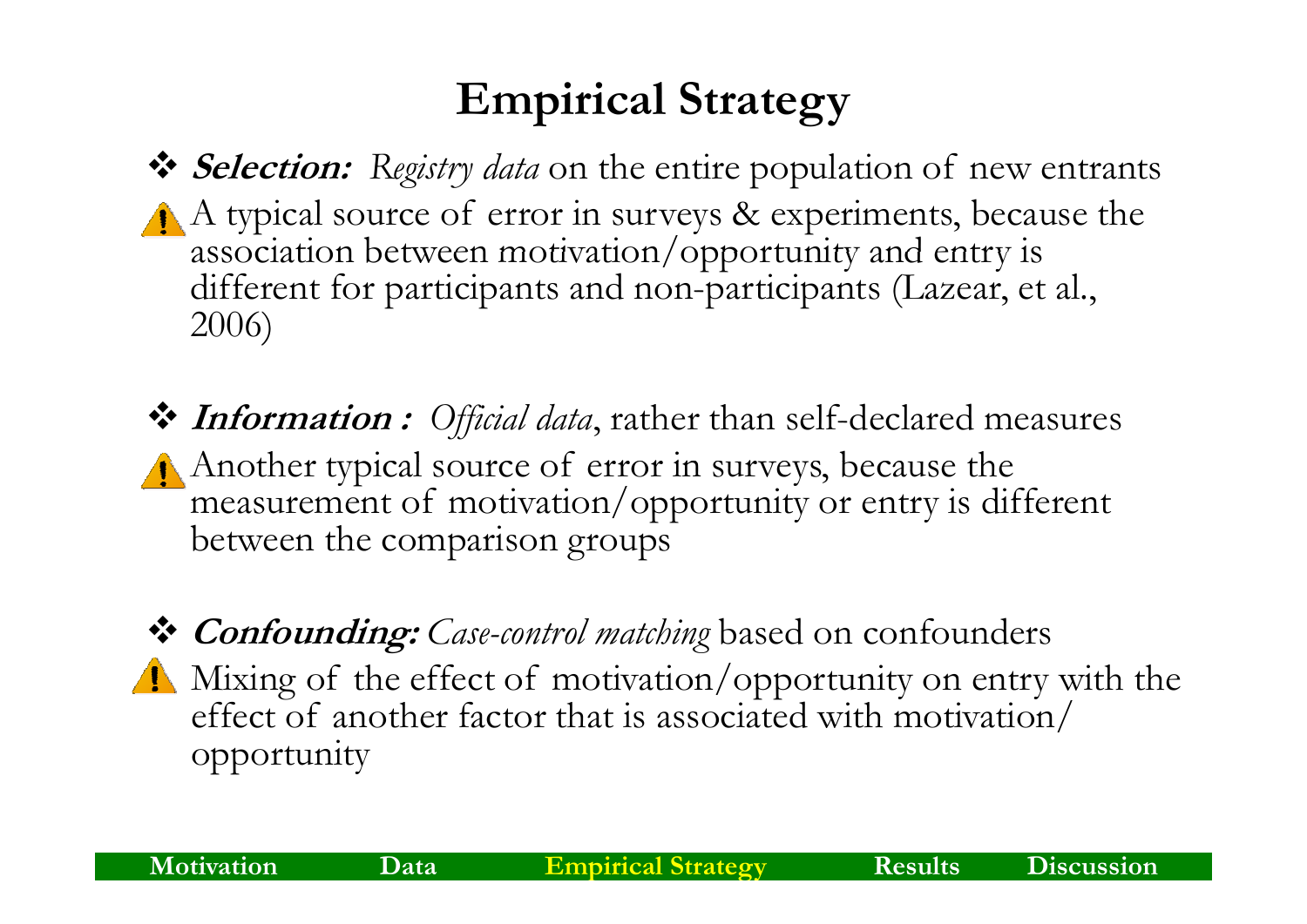### **Case-Control Matching**

- • Commonly implemented in epidemiology, intended to eliminate confounding and gain in efficiency, examining conditional rather than causal associations (Mortensen et al., 2000; 2004; Rose and van der Laan, 2008)
	- • Use of **all the new cases**, *i.e.* the **entire population** of newly selfemployed in 2003-2005 (ideal situation)
	- • Recruitment of **several control subjects** without the ex post feature from the population
	- •*Matching* of cases to the controls, based on *confounders*, i.e. variables that affect both investment and entry:
	- $\bullet$  Natural candidates from the entry literature: **Age** (3 groups); *Years of*  **Education** (3); **Marital** *status* (3); **Wealth** *Centiles* (1994 -1998 average); **Earnings** *Centiles* (1994-1998 average)
		- •1-to-20 matching implemented
		- •• Results robust to other orders: 1-to-5; 1-to-10; 1-to-30; 1-to-50
	- $\bullet$  Then one can examine differences between cases and controls for *prior exposure* to the factor being evaluated, *i.e.* investment activity and per formance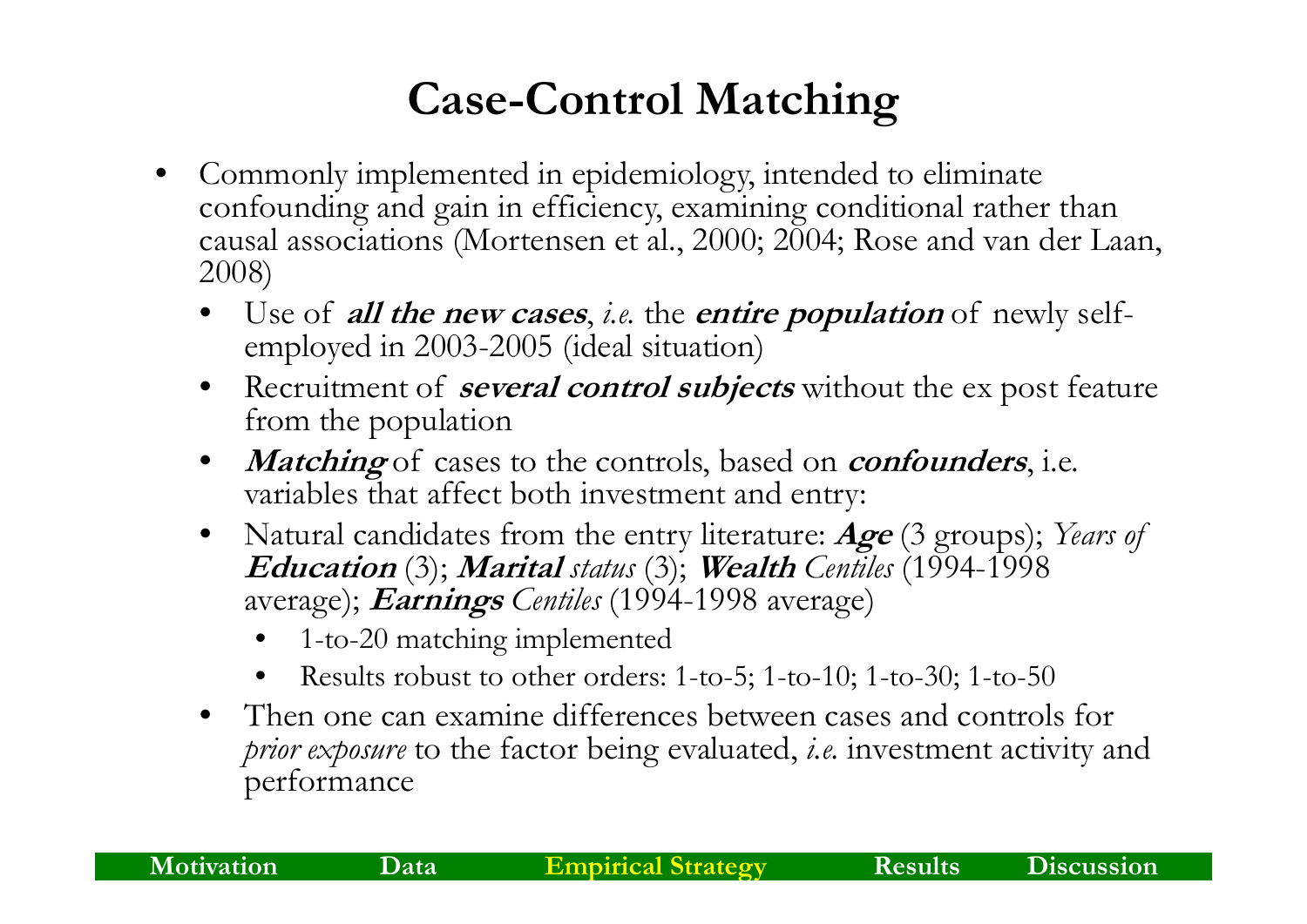|             | Registry    |          | Matched (1-20)               |             | Registry Investor |          | Matched Investor (1-20) |
|-------------|-------------|----------|------------------------------|-------------|-------------------|----------|-------------------------|
| Entry       | No Entry    | Cases    | Controls                     | Entry       | No Entry          | Cases    | Controls                |
| 6,281       | 334,138     | 6,111    | 122,220                      | 904         | 38,345            | 731      | 14,620                  |
|             |             |          |                              |             |                   |          |                         |
| 51.4%***    | $49.1\%$    | 51.9%    | 51.9%                        | 64.1%       | 61.7%             | $68.5\%$ | 68.5%                   |
| 38.5%       | 40.8%***    | 38.9%    | 38.9%                        | 26.0%       | 27.8%             | 23.5%    | 23.5%                   |
| $10.1\%$    | $10.1\%$    | $9.2\%$  | $9.2\%$                      | $10.0\%$    | $10.5\%$          | 7.9%     | 7.9%                    |
| 12.37***    | 12.22       | 12.34    | 12.37                        | $13.13*$    | 12.97             | 13.08    | 13.13                   |
| 68.7%       | 68.4%       | 69.1%    | 69.1%                        | 51.9%       | 54.0%             | 52.5%    | 52.5%                   |
| 21.8%       | 23.1%**     | 21.8%    | 21.8%                        | 32.3%       | 32.0%             | 32.6%    | 32.6%                   |
| $9.5\%***$  | $8.5\%$     | $9.1\%$  | $9.1\%$                      | 15.8%       | 14.1%             | 14.9%    | 14.9%                   |
|             |             |          |                              |             |                   |          |                         |
| 40.7%***    | 35.8%       | 40.2%    | 40.2%                        | $24.0\%**$  | 20.8%             | $18.2\%$ | $18.2\%$                |
| 33.8%***    | 27.9%       | 33.9%    | 33.9%                        | $33.6\%***$ | 26.4%             | 32.7%    | 32.7%                   |
| 25.5%       | 36.3%***    | 25.9%    | 25.9%                        | 42.4%       | 52.9%***          | 49.1%    | 49.1%                   |
|             |             |          |                              |             |                   |          |                         |
| 25.7%***    | 19.9%       | 25.3%    | 25.3%                        | 53.0%***    | 44.4%             | 58.6%    | 58.6%                   |
| 18.6%       | $20.1\%***$ | 18.7%    | 18.7%                        | 17.7%       | 22.3%***          | 18.3%    | 18.3%                   |
| 19.7%       | 20.0%       | 19.9%    | 19.9%                        | 13.6%       | $16.5\%**$        | 12.7%    | 12.7%                   |
| 19.7%       | $20.0\%$    | 19.8%    | 19.8%                        | $10.3\%$    | 11.6%             | $7.5\%$  | $7.5\%$                 |
| 16.3%       |             | $16.3\%$ | 16.3%                        | 5.4%        | $5.3\%$           | 2.9%     | 2.9%                    |
|             |             |          |                              |             |                   |          |                         |
| $29.4\%***$ | 19.8%       | 29.3%    | 29.3%                        | 51.3%***    | $39.5\%$          | 56.1%    | 56.1%                   |
| 18.4%       | 20.0%***    | 18.4%    | 18.4%                        | 19.9%       | 22.0%             | 18.9%    | 18.9%                   |
| 20.4%       | $20.0\%$    | 20.6%    | 20.6%                        | 11.6%       | $15.7\%***$       | $10.3\%$ | 10.3%                   |
| $22.2\%***$ | 20.0%       | 22.0%    | 22.0%                        | 11.6%       | 11.5%             | 8.9%     | 8.9%                    |
| 9.6%        |             |          | $9.7\%$                      | $5.5\%$     | $11.2\%***$       | 5.9%     | 5.9%                    |
| $14.4\%***$ | 11.5%       |          | $12.6\%$                     |             |                   |          |                         |
|             |             |          | $20.0\%***$<br>20.2%*** 9.7% | $14.4\%***$ |                   |          |                         |

Table 1 Case-Control Matching based on individual characteristics

#### Notes:

 $p \le 0.10$ , \*\*  $p \le 0.05$ , \*\*\*  $p \le 0.01$ : From a t-test of differences between averages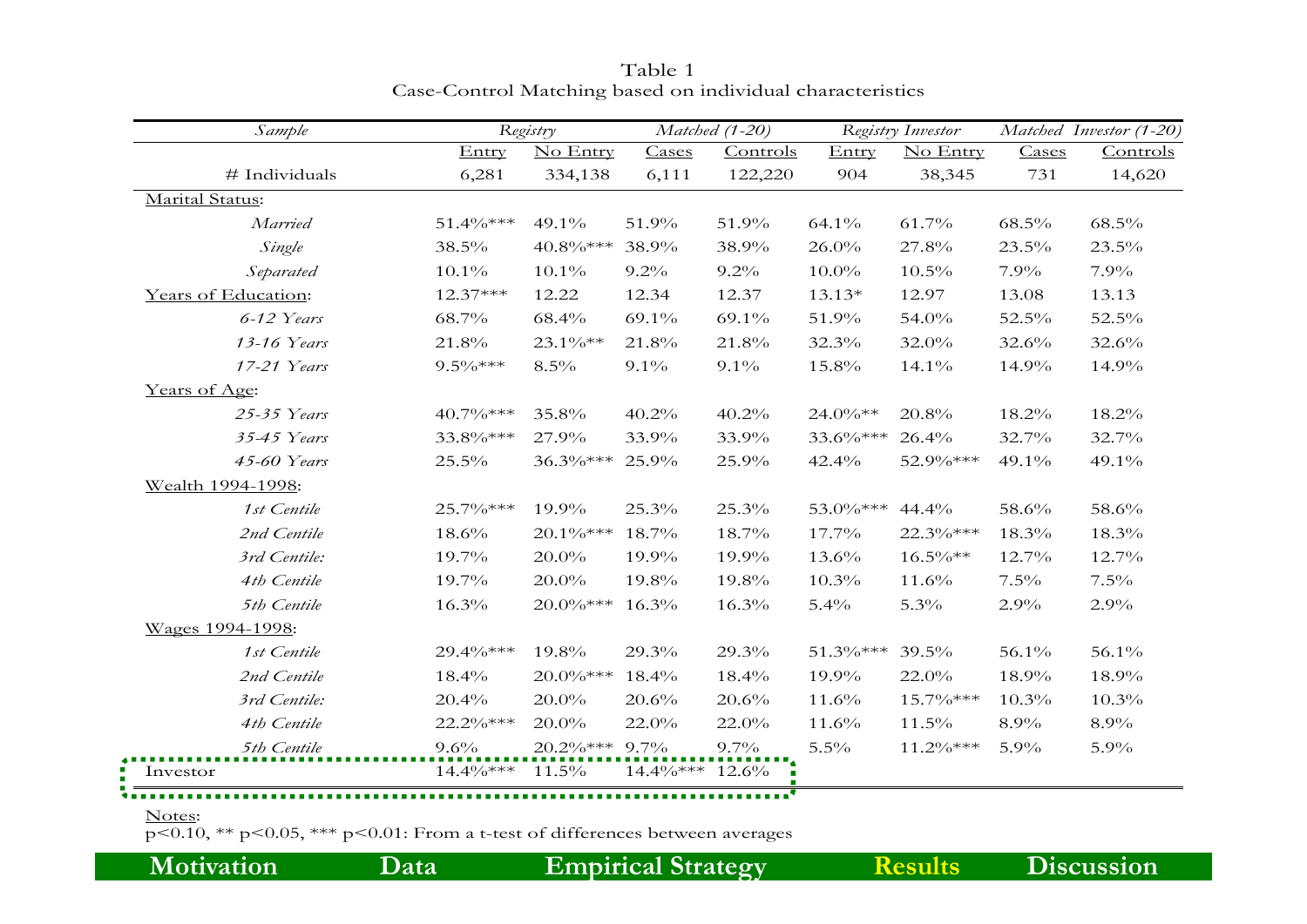#### Table 2

#### Summary Statistics for Past Investment Activity Averages (S.D.) for the years 1994-1998; Case-Control 1-20 Matching

|                             |                   | Matched Investors (1-20) |                    |                 |               |                 | Original Sample |              |
|-----------------------------|-------------------|--------------------------|--------------------|-----------------|---------------|-----------------|-----------------|--------------|
|                             |                   | <b>Cases</b>             |                    | <b>Controls</b> |               | <b>Entrants</b> |                 | Non-Entrants |
|                             |                   | 731                      |                    | 14,620          |               | 204.            |                 | 38,345       |
| # of Stocks                 | 2.18              | (3.77)                   | 2.06               | (2.26)          | $2.08\,$      | (3.43)          | 1.97            | (2.20)       |
| $1 - 2$                     | $57.2\%$          | (0.50)                   | 56.9%              | (0.50)          | 58.4%         | (0.49)          | 58.1%           | (0.49)       |
| $2 - 3$                     | 25.0%             | (0.43)                   | 26.0%              | (0.44)          | $25.0\%$      | (0.43)          | 26.4%           | (0.44)       |
| $3 - 4$                     | 8.3%              | (0.28)                   | 7.7%               | (0.27)          | $8.0\%$       | (0.27)          | $7.1\%$         | (0.26)       |
| $4 - 5$                     | 3.6%              | (0.19)                   | 3.6%               | (0.19)          | $3.4\%$       | (0.18)          | $3.3\%$         | (0.18)       |
| $5 - 10$                    | 4.4%              | (0.20)                   | $4.7\%$            | (0.21)          | $4.0\%$       | (0.20)          | $4.2\%$         | (0.20)       |
| $10 - 20$                   | $1.2\%$           | (0.11)                   | $1.0\%$            | (0.10)          | $1.0\%$       | (0.10)          | 0.8%            | (0.09)       |
| $-20$                       | $0.3\%$           | (0.05)                   | $0.2\%$            | (0.05)          | 0.2%          | (0.05)          | $0.2\%$         | (0.04)       |
| $#$ Trades                  | $3.53***$         | (13.13)                  | 2.46               | (8.96)          | $3.37***$     | (12.17)         | 2.27            | (8.37)       |
| $0 - 1$                     | $54.2\%$          | (0.50)                   | $57.3\%$           | (0.49)          | $54.3\%$      | (0.50)          | $61.0\%***$     | (0.49)       |
| $1 - 2$                     | 16.6%             | (0.37)                   | 17.5%              | (0.38)          | 17.4%         | (0.38)          | $16.2\%$        | (0.37)       |
| $2 - 3$                     | $7.6\%$           | (0.27)                   | $7.4\%$            | (0.26)          | $7.4\%$       | (0.26)          | $6.7\%$         | (0.25)       |
| $3 - 4$                     | $4.2\%$           | (0.20)                   | 4.4%               | (0.20)          | $4.1\%$       | (0.20)          | $3.9\%$         | (0.19)       |
| $4 - 5$                     | $2.5\%$           | (0.15)                   | 2.4%               | (0.15)          | $2.5\%$       | (0.15)          | $2.3\%$         | (0.15)       |
| $5 - 10$                    | $7.5\%*$          | (0.26)                   | $5.8\%$            | (0.23)          | $6.8\%**$     | (0.25)          | $5.2\%$         | (0.22)       |
| $10 - 20$                   | 3.3%              | (0.18)                   | $3.2\%$            | (0.18)          | 3.4%          | (0.18)          | 2.8%            | (0.16)       |
| $20 - 50$                   | $2.9\%**$         | (0.17)                   | 1.6%               | (0.13)          | $3.2\%***$    | (0.17)          | 1.6%            | (0.12)       |
| $>50$                       | $1.3\%***$        | (0.11)                   | $0.5\%$            | (0.07)          | $1.1\%**$     | (0.10)          | $0.5\%$         | (0.07)       |
| Monthly Returns             | 0.0065            | (0.03)                   | 0.0050             | (0.03)          | 0.0053        | (0.03)          | 0.005           | (0.03)       |
| St. Dev. Of Monthly Returns | 0.1071            | (0.05)                   | 0.1047             | (0.05)          | 0.1072        | (0.05)          | 0.1064          | (0.05)       |
| Beta                        | 1.1301            | (0.40)                   | 1.1347             | (0.38)          | 1.1341        | (0.41)          | 1.1461          | (0.38)       |
| Market Capitalization       | 6.95 <sub>b</sub> | (12,24b)                 | 6,83b              | (11,97b)        | 6,72b         | (11,73b)        | 6,75b           | (11,73b)     |
| Portfolio Value             | 51,639 ***        | (108, 029)               | $\frac{41,367}{ }$ | (96, 681)       | $.48,286$ *** | (105, 207)      | 35,671          | (88, 915)    |
| Portfolio/Wealth Ratio      | 7.39%             | (0.12)                   | 6.85%              | (0.12)          | 7.91%         | (0.13)          | 7.30%           | (0.13)       |

#### Notes:

p<0.10, \*\* p<0.05, \*\*\* p<0.01: From a t-test of differences between averages & a Mann-Whitney test of differences in the distributions **Motivation Data Empirical Strategy Results Discussion**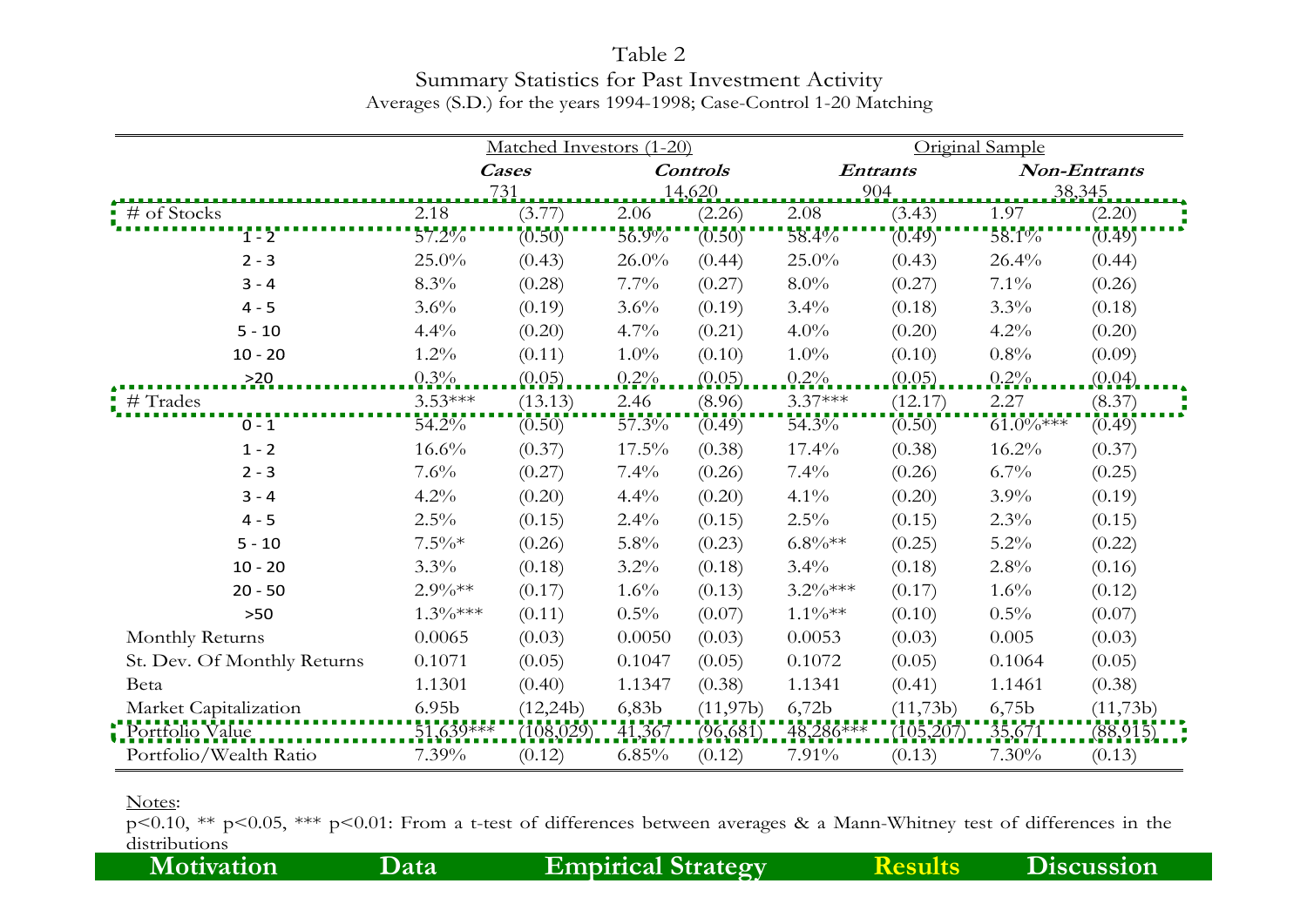### Appendix Table B The Impact of Matching

|           | Non-Entrant<br><b>Entrant</b> |         |         |                                                  |         |         |      |                       |  |  |
|-----------|-------------------------------|---------|---------|--------------------------------------------------|---------|---------|------|-----------------------|--|--|
| Matching  | Mean                          | (S.D.)  | $\#Obs$ | Mean                                             | (S.D.)  | $\#Obs$ |      | t-test                |  |  |
|           |                               |         |         | Investor (Individual data)                       |         |         |      |                       |  |  |
| None      | 14.39%                        | (0.35)  | 6,281   | 11.48%                                           | (0.32)  | 334,138 | 7.17 | ***                   |  |  |
| $1-to-5$  | $14.36\%$                     | (0.35)  | 6,275   | $12.53\%$                                        | (0.33)  | 31,375  | 3.96 | $***$                 |  |  |
| $1-to-10$ | 14.39%                        | (0.35)  | 6,255   | $12.63\%$                                        | (0.33)  | 62,550  | 3.97 | ***                   |  |  |
| $1-to-20$ | 14.42%                        | (0.35)  | 6,111   | $12.56\%$                                        | (0.33)  | 122,220 | 4.27 | $***$                 |  |  |
| $1-to-30$ | $14.29\%$                     | (0.35)  | 5,774   | $12.53\%$                                        | (0.33)  | 173,220 | 3.97 | $\star\!\star\!\star$ |  |  |
| $1-to-50$ | 13.74%                        | (0.34)  | 4,483   | $12.03\%$                                        | (0.33)  | 224,150 | 3.49 | $\star\!\star\!\star$ |  |  |
|           |                               |         |         | <b>Number of Trades (Average 1994-1998)</b>      |         |         |      |                       |  |  |
| None      | 3.37                          | (12.17) | 855     | 2.27                                             | (8.37)  | 36,242  | 3.78 | $\star\!\star\!\star$ |  |  |
| $1-to-5$  | 3.41                          | (12.33) | 828     | 2.51                                             | (9.15)  | 4,152   | 2.43 | $**$                  |  |  |
| $1-to-10$ | 3.41                          | (12.49) | 796     | 2.44                                             | (7.24)  | 7,966   | 3.34 | ***                   |  |  |
| $1-to-20$ | 3.53                          | (13.13) | 695     | 2.46                                             | (8.96)  | 13,904  | 3.00 | ***                   |  |  |
| $1-to-30$ | 3.31                          | (12.87) | 599     | 2.36                                             | (8.40)  | 17,827  | 2.65 | $***$                 |  |  |
| $1-to-50$ | 3.69                          | (15.70) | 369     | 2.29                                             | (8.27)  | 18,243  | 3.13 | ***                   |  |  |
|           |                               |         |         | <b>Number of Trades (Longitudinal 1994-1998)</b> |         |         |      |                       |  |  |
| None      | 2.88                          | (13.98) | 2,626   | 1.94                                             | (9.27)  | 116,671 | 5.09 | ***                   |  |  |
| $1-to-5$  | 2.92                          | (14.15) | 2,549   | 2.23                                             | (10.25) | 13,170  | 2.92 | $***$                 |  |  |
| $1-to-10$ | 2.93                          | (14.32) | 2,453   | 2.09                                             | (7.97)  | 25,083  | 4.51 | ***                   |  |  |
| $1-to-20$ | 3.08                          | (15.08) | 2,155   | 2.17                                             | (10.08) | 44,212  | 3.98 | $***$                 |  |  |
| $1-to-30$ | 2.76                          | (14.39) | 1,876   | 2.09                                             | (9.46)  | 57,476  | 2.95 | $***$                 |  |  |
| $1-to-50$ | 3.32                          | (17.80) | 1,186   | 2.02                                             | (9.47)  | 59,190  | 4.54 | $***$                 |  |  |

| <b>Motivation</b> | Data' | <b>Empirical Strategy</b> | <b>Results</b> | Discussion |
|-------------------|-------|---------------------------|----------------|------------|
|                   |       |                           |                |            |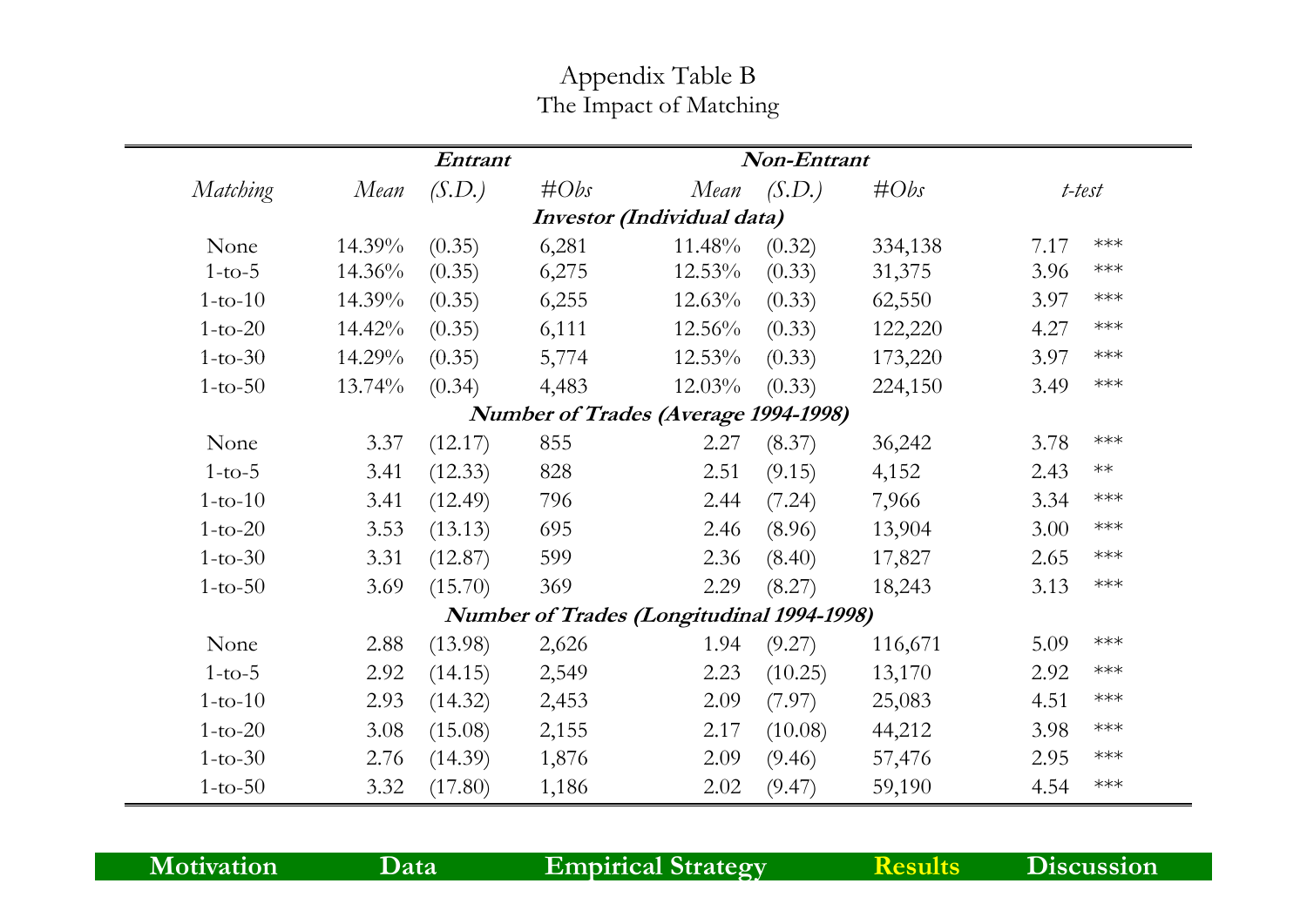# **Regression Analysis**

- •• Methodology: Conditional logistic models for *entry* into self-employment (2003 - 2005), accounting for a fixed unobserved effect among matched individuals
- $\bullet$  **Main explanatory variables**: Marital status and **continuous** variables for age and age squared, years of education, log(wealth), and log(earnings) to account for **non-linearities** not captured by the matching
	- •Key variable (1): **Investor Account** (active during 1994-1998)
- •• Additional Controls: For non-linearities and *differences in opportunities* 
	- •Quadratic Wealth and Wage terms: Non-linear effects
	- •Region of Residence {7} (Giannetti & Simonov, 2008)
	- •1-digit Industry Codes {14 – NACE} (Gompers et al., 2009)
	- •Type of Education {10} (Lerner & Malmendier, 2008)
	- $\bullet$ Firm Size {7} (Nanda & Sorensen, 2007)
- •**•** Results:
	- • Investors are **12% - 16%** more likely to enter self-employment in the future, compared to their control group of employees that are not exposing their wealth into stockmarket participation
	- •The predicted probability of entry is *persistently higher* for investors, across years of age, education, wealth and earnings percentiles
	- • The predicted probability of entry is higher for investors across **groups stratified** by education type, industry, firm size & municipality (as controls for *environment and opportunities*)

| <b>Motivation</b> | Data | <b>Empirical Strategy</b> | <b>Results</b> | Discussion |
|-------------------|------|---------------------------|----------------|------------|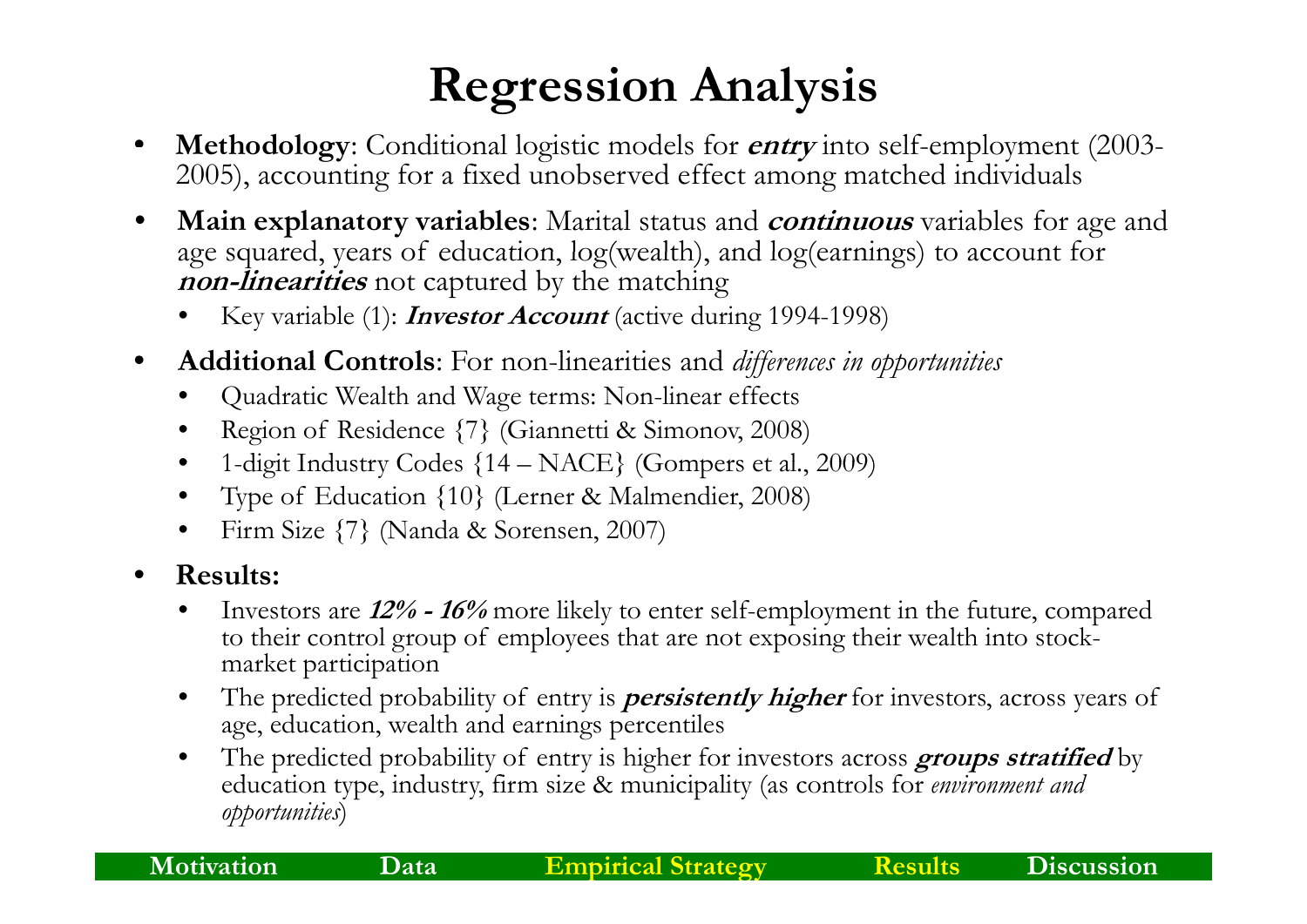| Dep. Var.: New Entry 2003-2005        | $\mathcal{L}$ | (2)                | (3)           | (4)         | (5)                   | $\boldsymbol{\omega}$ |
|---------------------------------------|---------------|--------------------|---------------|-------------|-----------------------|-----------------------|
| Age in year 2000                      | 0.001         | $\overline{0.0}01$ | 0.001         | 0.012       | $\overline{0.011}$    | 0.012                 |
|                                       | [0.02]        | [0.07]             | [0.02]        | [0.87]      | [0.80]                | [0.81]                |
| Age Squared in year 2000/1,000        | $-0.122$      | $-0.143$           | $-0.117$      | $-0.211$    | $-0.214$              | $-0.213$              |
|                                       | [0.74]        | [0.85]             | [0.71]        | [1.28]      | [1.29]                | [1.28]                |
| Married in year 2002                  | 0.003         | $-0.007$           | $-0.003$      | $-0.009$    | $-0.010$              | $-0.010$              |
|                                       | [0.08]        | [0.20]             | [0.09]        | [0.25]      | [0.28]                | [0.31]                |
| Widowed/Separated in year 2002        | 0.016         | 0.025              | $-0.009$      | $-0.013$    | $-0.012$              | $-0.013$              |
|                                       | [0.29]        | [0.47]             | [0.17]        | [0.25]      | [0.22]                | [0.24]                |
| Years of Education in year 2002       | $-0.013**$    | $-0.011*$          | $-0.014**$    | 0.004       | $-0.016**$            | $-0.014*$             |
|                                       | [2.34]        | [1.93]             | [2.49]        | [0.59]      | [2.17]                | [1.86]                |
| Log(Average Wage 1994-1998)           | $-0.014$      | $-0.178***$        | $-0.013$      | $-0.018*$   | $-0.014$              | $-0.016*$             |
|                                       | [1.45]        | [5.83]             | [1.29]        | [1.89]      | [1.49]                | [1.66]                |
| Log(Average Wealth 1994-1998)         | $0.215***$    | $0.965***$         | $0.198***$    | $0.202***$  | $0.218***$            | $0.216***$            |
|                                       | [10.56]       | $[4.44]$           | [10.53]       | [9.29]      | [9.71]                | [9.46]                |
| Investor in years 1994-1998           | $0.164***$    | $0.152***$         | $0.138***$    | $0.137***$  | $0.124***$            | $0.127***$            |
|                                       | [4.22]        | [3.85]             | $[3.52]$      | $[3.47]$    | $[3.12]$              | $[3.19]$              |
| Log(Average Wage 1994-1998) squared   |               | $-0.034**$         |               |             |                       |                       |
|                                       |               | [3.40]             |               |             |                       |                       |
| Log(Average Wealth 1994-1998) squared |               | $0.009***$         |               |             |                       |                       |
|                                       |               | [5.29]             |               |             |                       |                       |
| Region Controls (7)                   |               |                    | $+$           | $+$         | $^{+}$                | $^{+}$                |
| Industry Controls (14)                |               |                    |               | $^{+}$      | $+$                   | $^{+}$                |
| Education Type Controls (10)          |               |                    |               |             | $+$                   | $+$                   |
| Firm Size Controls (4)                |               |                    |               |             |                       | $+$                   |
|                                       |               |                    |               |             |                       |                       |
| Odds Ratio                            | 1.1783        | 1.1639             | 1.1484        | 1.1475      | 1.1324                | 1.1354                |
| Marginal Effect                       | 0.0073        | 0.0066             | 0.0061        | 0.0058      | 0.0052                | 0.0052                |
| Percentage Effect                     | 15.64%        | 14.48%             | 13.20%        | 13.16%      | 11.90%                | 12.15%                |
| Average Predicted Probability         | 0.0468        | '0.0457            | <b>しいしょうし</b> | "0.0440"    | "0.0434"              | 0.0432                |
| Derivative Adjustment Factor          | 0.0446        | 0.0436             | 0.0439        | 0.0421      | 0.0416                | 0.0413                |
| No. of Observations                   | 128,331       | 128,331            | 128,331       | 128,331     | 128,331               | 128,331               |
| No. of Groups                         | 6,111         | 6,111              | 6,111         | 6,111       | 6,111                 | 6,111                 |
| Log-Likelihood                        | $-18,524.2$   | $-18,507.9$        | $-18,408.6$   | $-18,141.3$ | $-18,056.1$           | $-18,018.5$           |
| LR $\chi^2$                           | $157.7***$    | $185.3***$         | 390.1***      | 870.9***    | $1064.7***$ 1124.3*** |                       |

Table 3 Conditional Logit Regressions for Transition to Self-Employment Matched Case-Control Sample: 1-to-20 Matching; Coefficients & Robust Standard Errors

Notes:

 $*$  p<0.10,  $**$  p<0.05,  $***$  p<0.01

The calculated marginal effect serves in quantifying the association between the two variables, rather than as a causal effect.

 $\blacksquare$  $\sim$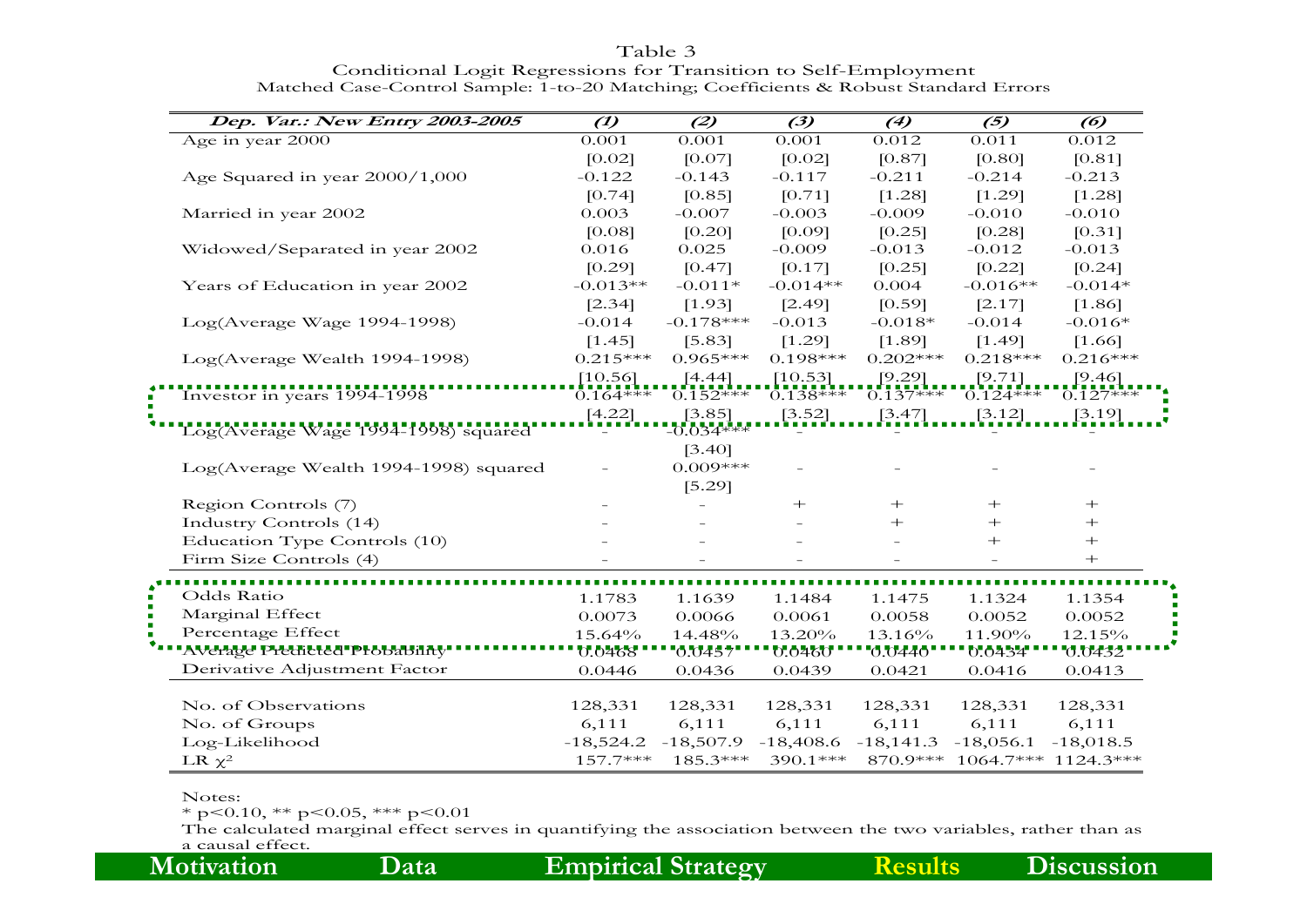Figure 1 Average Predicted Probabilities of Self-Employment Entry



Notes:

Predicted probabilities of a positive outcome from estimation of a specification as in Column (1) of Table 3

**Motivation Data Empirical Strategy Results Discussion**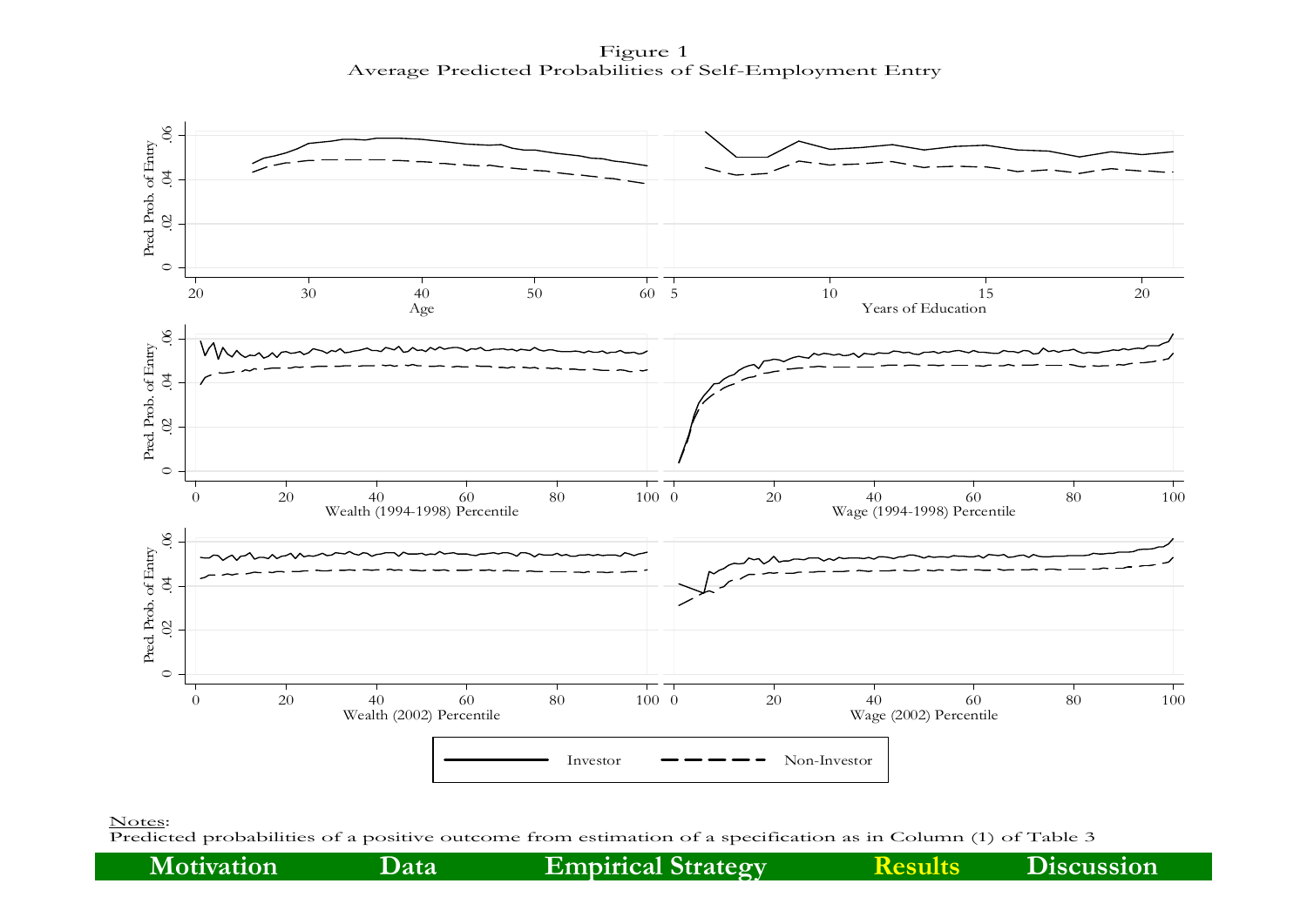### Table 5 Stratified Entry Frequencies

|                                                    |          |                                       | <b>Probability of Entry</b> |               |          | <b>Investment Frequency</b> |
|----------------------------------------------------|----------|---------------------------------------|-----------------------------|---------------|----------|-----------------------------|
|                                                    |          | Investor                              |                             | Non-Investor  | Entrant  | Non-Entrant                 |
|                                                    |          | Predicted Observed Predicted Observed |                             |               |          |                             |
| Industry                                           |          |                                       |                             |               |          |                             |
| Agriculture, forestry and fishing                  | 5.81%    | $\{6.01\% \}$                         | $4.94\%$                    | $\{4.91\% \}$ | 12.73%   | 10.54%                      |
| Mining and quarrying                               | 1.69%    | ${1.85\%}$                            | 1.48%                       | ${1.43\%}$    | 30.77%   | 25.50%                      |
| Manufacturing                                      | 4.36%    | ${4.44\%}$                            | $3.63\%$                    | ${3.62\%}$    | 13.88%   | 11.52%                      |
| Electricity, gas, and water supply                 | $3.00\%$ | $\{2.76\% \}$                         | 2.52%                       | ${2.55\%}$    | 14.00%   | 13.08%                      |
| Construction                                       | 7.79%    | ${6.75\%}$                            | 6.86%                       | ${6.95\%}$    | $8.01\%$ | $8.25\%$                    |
| Wholesale & retail trade; repair of motor vehicles | $7.21\%$ | ${8.26\%}$                            | $6.00\%$                    | ${5.85\%}$    | 16.49%   | 12.00%                      |
| Hotels & Restaurants                               | 7.34%    | $\{7.59\% \}$                         | 6.49%                       | ${6.47\%}$    | 10.06%   | 8.61%                       |
| Transportation and storage                         | 5.08%    | ${4.59\%}$                            | $4.33\%$                    | ${4.39\%}$    | 11.68%   | 11.20%                      |
| Financial Intermediation, Business Activity        | 7.35%    | ${4.87\%}$                            | 6.13%                       | ${3.55\%}$    | 42.47%   | 34.71%                      |
| Real Estate & Business Activities                  | $6.60\%$ | $\{6.62\% \}$                         | 5.56%                       | $\{6.02\% \}$ | 19.82%   | 18.23%                      |
| Public administration & defence; social security   | $3.33\%$ | $\{3.19\% \}$                         | 2.81%                       | ${2.83\%}$    | 14.42%   | 12.97%                      |
| Education                                          | $3.66\%$ | $\{3.44\% \}$                         | $3.20\%$                    | ${3.24\%}$    | 14.22%   | 13.48%                      |
| Human health and social work activities            | 5.75%    | $\{7.23\% \}$                         | $4.59\%$                    | ${4.44\%}$    | 14.51%   | 9.18%                       |
| Other community, social and personal services      | $7.50\%$ | $\{5.41\% \}$                         | 6.12%                       | $\{6.40\% \}$ | 10.22%   | 11.97%                      |
| <b>Education Type</b>                              |          |                                       |                             |               |          |                             |
| General programmes                                 | $5.59\%$ | ${5.45\%}$                            | 4.79%                       | ${4.80\%}$    | 12.59%   | 11.20%                      |
| Humanities and Arts                                | 7.08%    | $\{7.96\% \}$                         | $6.01\%$                    | ${5.90\%}$    | 14.74%   | 11.13%                      |
| Teacher Training and Pedagogy                      | $3.42\%$ | $\{3.40\% \}$                         | 2.87%                       | ${2.88\%}$    | 14.69%   | 12.64%                      |
| Social Sciences and Law                            | 7.28%    | ${5.83\%}$                            | 6.04%                       | ${6.37\%}$    | 17.22%   | 18.60%                      |
| Business & Administration                          | 6.78%    | $\{7.02\% \}$                         | 5.75%                       | ${5.68\%}$    | 24.38%   | 20.48%                      |
| Natural Sciences, Vocational & Technical subjects  | 4.65%    | ${4.68\%}$                            | $4.31\%$                    | ${4.31\%}$    | 11.93%   | 11.05%                      |
| Health, Welfare and Sport                          | 7.46%    | ${8.15\%}$                            | $6.47\%$                    | ${6.38\%}$    | 14.71%   | 11.70%                      |
| Primary Industries                                 | $5.55\%$ | ${4.38\%}$                            | 4.90%                       | ${5.04\%}$    | $9.49\%$ | 10.85%                      |
| Transport and Communications, Safety & Security    | 4.36%    | ${4.49\%}$                            | $3.96\%$                    | ${3.94\%}$    | 14.71%   | 13.08%                      |
| Unspecified broad field of education               | 8.95%    | ${4.65\%}$                            | 6.65%                       | ${6.99\%}$    | $5.00\%$ | $7.50\%$                    |

**Motivation Data Empirical Strategy Results Discussion**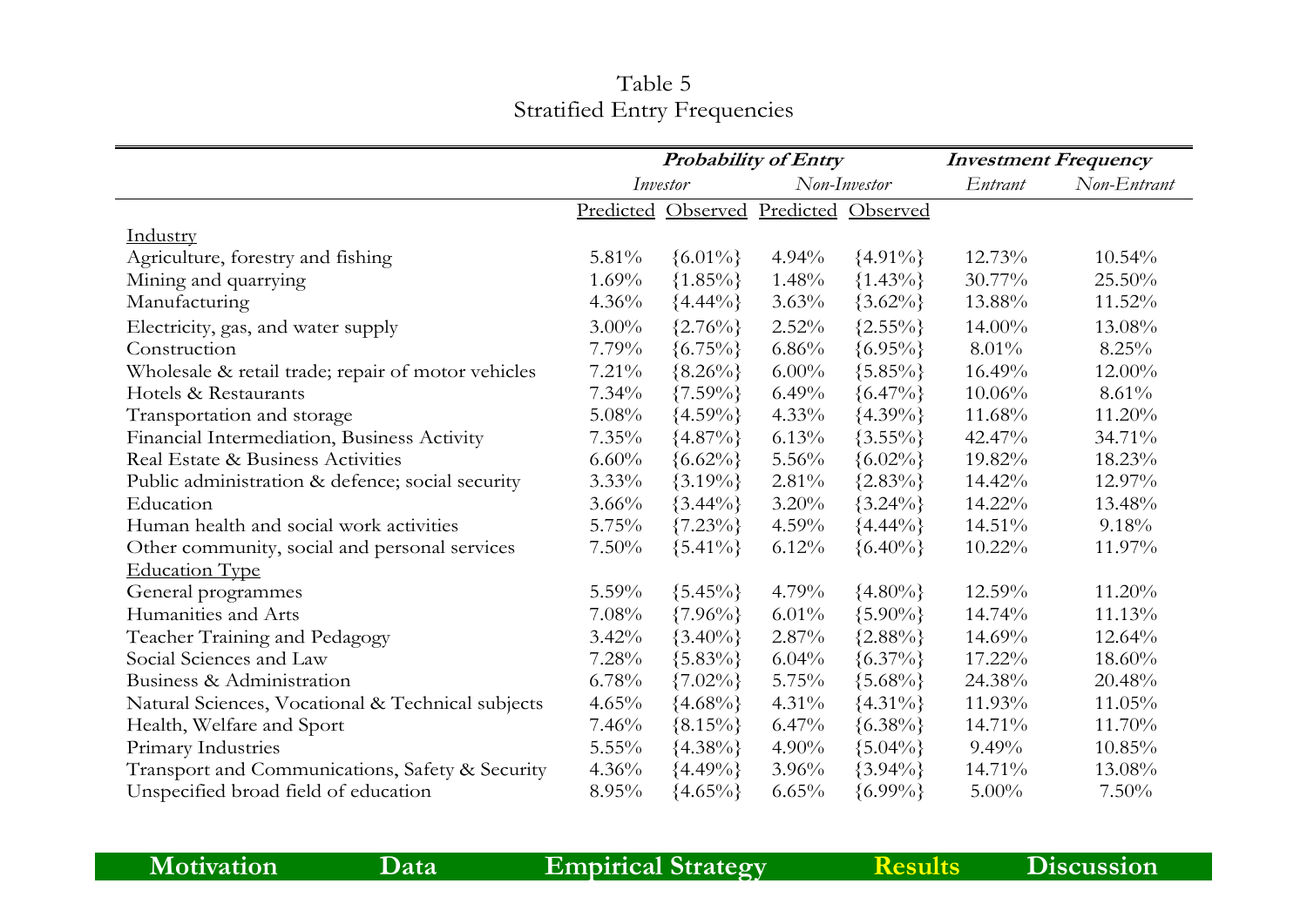| <u>Firm Size</u>        |          |               |          |               |           |           |
|-------------------------|----------|---------------|----------|---------------|-----------|-----------|
| 1-10 Employees          | 6.67%    | ${8.46\%}$    | 5.69%    | ${7.55\%}$    | 12.41%    | 11.12%    |
| 10-25 Employees         | $6.70\%$ | $\{7.30\% \}$ | $5.62\%$ | ${5.55\%}$    | 14.35%    | $11.11\%$ |
| 25-100 Employees        | 4.82%    | ${5.09\%}$    | 4.02%    | ${3.98\%}$    | 15.93%    | $12.77\%$ |
| More than 500 Employees | $4.22\%$ | ${4.09\%}$    | 3.70%    | $\{3.71\% \}$ | 14.15%    | 12.97%    |
| Municipality            |          |               |          |               |           |           |
| Ostfold                 | $5.94\%$ | ${4.64\%}$    | $5.44\%$ | $\{5.10\% \}$ | $9.33\%$  | $10.21\%$ |
| Akershus                | $6.79\%$ | ${6.92\%}$    | 5.85%    | ${5.69\%}$    | 17.02%    | 14.28%    |
| Oslo                    | 7.12%    | $\{7.36\% \}$ | $6.02\%$ | ${6.18\%}$    | 17.74%    | 15.16%    |
| Hedmark                 | 5.65%    | ${5.40\%}$    | 4.93%    | ${4.46\%}$    | $9.33\%$  | 7.78%     |
| Oppland                 | $5.66\%$ | ${4.56\%}$    | 4.97%    | ${5.59\%}$    | $7.55\%$  | $9.20\%$  |
| Buskerud                | $6.35\%$ | ${5.89\%}$    | 5.63%    | $\{6.13\% \}$ | 14.84%    | 15.40%    |
| Vestfold                | 5.32%    | ${4.93\%}$    | 4.83%    | ${6.01\%}$    | $21.56\%$ | $25.31\%$ |
| Telemark                | 5.13%    | ${4.47\%}$    | 4.77%    | ${4.39\%}$    | 21.57%    | 21.25%    |
| AustAgder               | 4.89%    | ${4.97\%}$    | $4.47\%$ | ${4.08\%}$    | $13.11\%$ | $10.93\%$ |
| VestAgder               | $5.06\%$ | ${5.77\%}$    | 4.63%    | ${4.16\%}$    | 15.92%    | 11.85%    |
| Rogaland                | 4.10%    | ${4.64\%}$    | 3.94%    | ${3.67\%}$    | $16.67\%$ | $13.54\%$ |
| Hordaland               | 4.46%    | ${4.72\%}$    | $4.07\%$ | ${4.18\%}$    | 13.10%    | 11.73%    |
| SognOgFjordane          | 4.60%    | ${6.75\%}$    | 3.94%    | ${4.14\%}$    | 13.68%    | $8.64\%$  |
| MoreOgRomsdal           | 4.29%    | ${3.98\%}$    | $3.86\%$ | ${3.73\%}$    | $13.25\%$ | $12.50\%$ |
| SorTrondelag            | $4.35\%$ | ${5.48\%}$    | $3.83\%$ | ${3.77\%}$    | 12.71%    | $8.95\%$  |
| NordTrondelag           | 4.17%    | $\{3.70\% \}$ | 3.75%    | $\{3.66\% \}$ | $8.55\%$  | $8.45\%$  |
| Nordland                | 3.73%    | ${4.22\%}$    | $3.37\%$ | ${2.95\%}$    | $11.54\%$ | $8.26\%$  |
| Troms                   | $3.77\%$ | ${2.87\%}$    | 3.45%    | ${3.85\%}$    | 4.14%     | $5.53\%$  |
| Finnmark                | 3.83%    | ${1.87\%}$    | $3.41\%$ | ${3.92\%}$    | $2.35\%$  | $4.91\%$  |

Notes: The estimated probabilities are from the specification of Column (6) in Table 3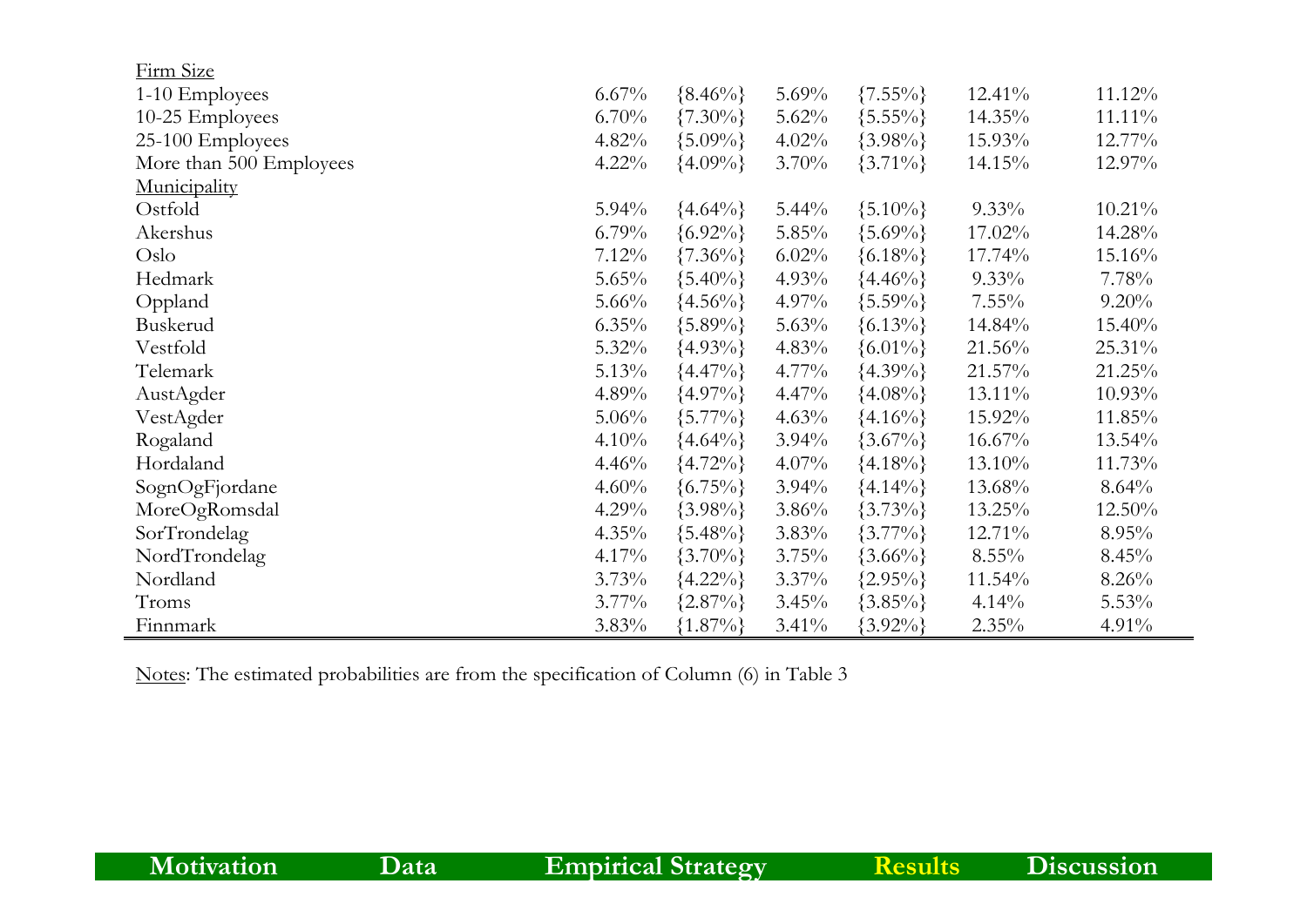## **Robustness Tests**

- •• Additional *Exclusion* Restrictions (implemented one-by-one prior to matching), to ensure the results are not driven by opportunity recognition and groups with higher risk-taking propensities.
	- *Business & Administration* **Education** : Recognition of opportunities ⊻
	- *Employed in* **Financial** *Intermediation, Real Estate & Business Activity* : Information about ⊻ opportunities
	- ☑ *Employed in* **High-tech** *Industries* : Lower risk-aversion and higher opportunity recognition
	- *Employed in Small Firms* (*i.e.* 1-10 employees): Conformism ☑
	- **Oslo** *Residents* : Potentially greater investment & entry opportunities ⊻
- •• The results are robust to all the exclusion restrictions, and the interpretations are strengthened.
	- • $\bullet$  The risk-taking aspect of stock market participation is related to entry into self-employment in the future
	- •The magnitude of the effect is 13-19%
	- • Groups with higher risk-taking propensities and ability for opportunity recognition are not driving the effect

**Motivation Data**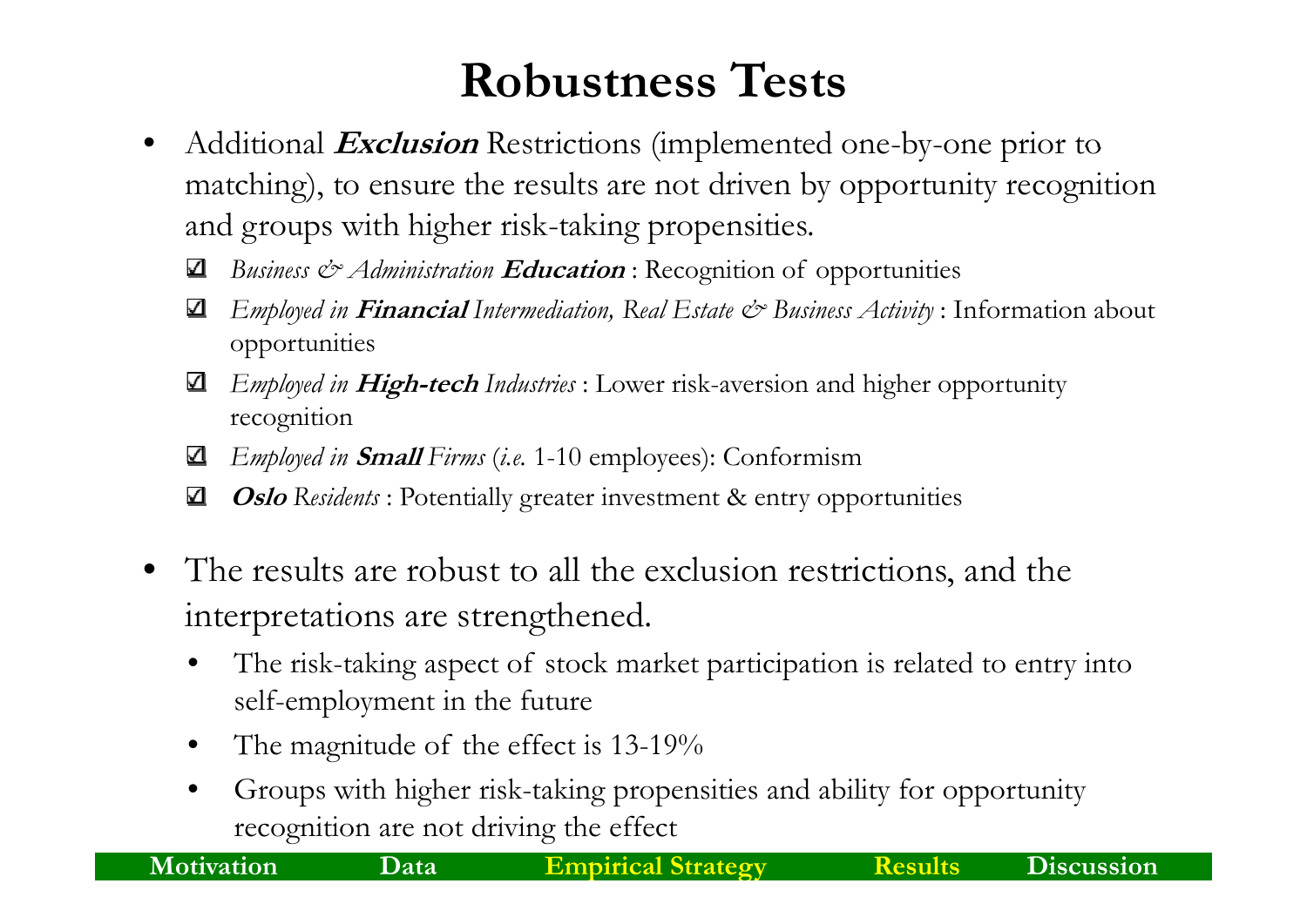Table 4 Robustness Checks: Conditional Logit Regressions for Transition to Self-Employment Matched Case-Control Sample: 1-to-20 Matching; Robust Standard Errors

| Sub-Sample Exclusions               |             |                | - Business Ed. - Financial Ind. - High-Tech Ind. - Small Firms |                  | $- Oslo$                         |
|-------------------------------------|-------------|----------------|----------------------------------------------------------------|------------------|----------------------------------|
| 'Dep.' Vat.' 'New Ehliy '2003-2005' |             | $\binom{2}{ }$ | (3)                                                            | $\left(4\right)$ | (5)                              |
| Age in year 2000                    | $-0.003$    | $-0.004$       | $-0.022$                                                       | $-0.004$         | $-0.006$                         |
|                                     | [0.20]      | [0.25]         | [1.30]                                                         | [0.26]           | [0.38]                           |
| Age Squared in year 2000/1,000      | $-0.068$    | $-0.067$       | 0.152                                                          | $-0.071$         | $-0.045$                         |
|                                     | [0.39]      | [0.38]         | [0.75]                                                         | [0.37]           | [0.25]                           |
| Married in year 2002                | 0.011       | 0.006          | 0.013                                                          | 0.007            | 0.001                            |
|                                     | [0.31]      | [0.18]         | [0.31]                                                         | [0.18]           | [0.01]                           |
| Widowed/Separated in year 2002      | 0.012       | 0.02           | 0.036                                                          | 0.014            | 0.016                            |
|                                     | [0.20]      | [0.35]         | [0.53]                                                         | [0.22]           | [0.28]                           |
| Years of Education in year 2002     | $-0.012**$  | $-0.014**$     | $-0.021**$                                                     | $-0.010*$        | $-0.012**$                       |
|                                     | [2.00]      | [2.27]         | [2.51]                                                         | [1.67]           | [2.01]                           |
| Log(Average Wage 1994-1998)         | $0.202***$  | $0.195***$     | $0.192***$                                                     | $0.245***$       | $0.195**$                        |
|                                     | [9.98]      | [10.21]        | [9.23]                                                         | [10.04]          | [9.30]                           |
| Log(Average Wealth 1994-1998)       | $-0.018*$   | $-0.009$       | $-0.004$                                                       | $-0.032***$      | $-0.006$                         |
|                                     | [1.71]      | $.19.881$ .    | $[0.34]$ .                                                     | $[2.82]$ .       | $\left[\Omega\ 5\Omega\right]$ . |
| Investor in years 1994-1998         | $0.134***$  | $0.150***$     | $0.186***$                                                     | $0.177***$       | $0.145**$                        |
|                                     | [3.03]      | [3.47]         | [3.69]                                                         | [3.96]           | [3.38]                           |
| <b>Cdds Ratio</b>                   |             |                |                                                                |                  |                                  |
| Marginal Effect                     | 1.1431      | 1.1628         | 1.2045                                                         | 1.1943           | 1.1562                           |
| Percentage Effect                   | 0.0060      | 0.0067         | 0.0083                                                         | 0.0079           | 0.0065                           |
| Average Predicted Probability       | 12.74%      | 14.38%         | 17.73%                                                         | 16.93%           | 13.83%                           |
| Derivative Adjustment factor        | 0.0469      | 0.0468         | 0.0468                                                         | 0.0465           | 0.0469                           |
|                                     | 0.0447      | 0.0446         | 0.0446                                                         | 0.0443           | 0.0447                           |
| No. of Observations                 | 109,578     | 110,670        | 82,572                                                         | 94,059           | 108,801                          |
| No. of Groups                       | 5,218       | 5,270          | 3,932                                                          | 4,479            | 5,181                            |
| Log-Likelihood                      | $-15,825.7$ | $-15,980.4$    | $-11,920.3$                                                    | $-13,561.5$      | $-15,715.9$                      |
| LR $\chi^2$                         | 127.4***    | $140.5***$     | 118.9***                                                       | 133.9***         | 121.2**                          |

#### Notes:

\* p<0.10, \*\* p<0.05, \*\*\* p<0.01

The groups in each category are excluded prior to matching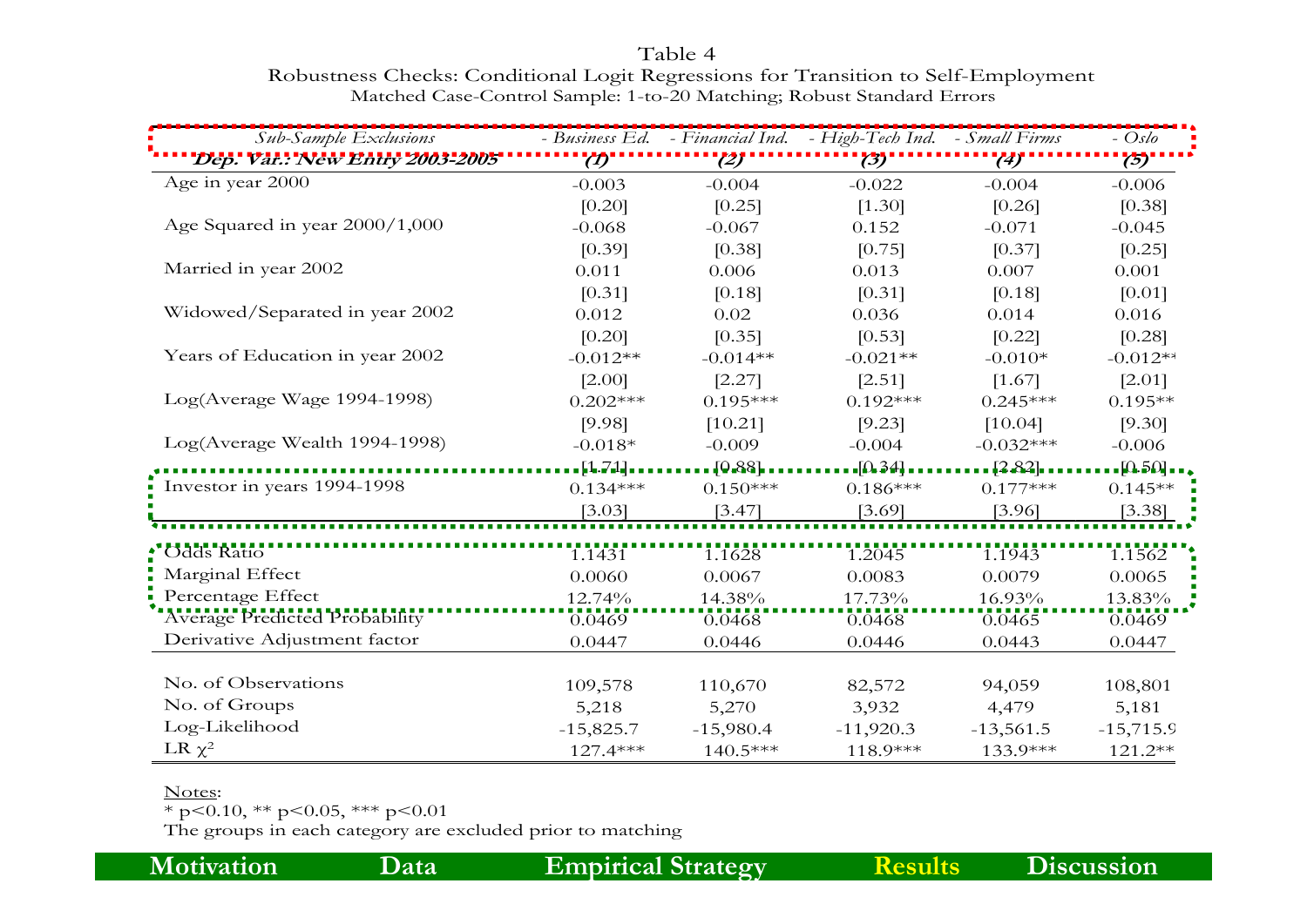# **The Volume of Trading**

- • The previous results establish that stock market participation is related to a great extend to later entry in business activity
	- •• This result is robust to differences in the environment and opportunities
	- •The risk taking aspect of stock market participation is the candidate explanation
- •• At the 2<sup>nd</sup> stage, we examine differences in the **trading activity** between those later self-employed and those not
	- • By incorporating controls for number of trades in the previous specifications
		- •Both continuous (Log(#Trades)) and categorical (3+, 5+, 10+, 20+)
		- •Controlling for #Stocks held, and Portfolio Value
- • The association of the volume of trading in the stock market and later entry into self-employment becomes much stronger for active traders
	- •Overall:  $27\%$  (3+ trades),  $36\%$  (5+ trades),  $44\%$  (10+ trades) and  $73\%$  (20+ trades)
	- •Among investors only:  $16\%$  (3+ trades),  $27\%$  (5+ & 10+ trades),  $58\%$  (20+ trades)
	- • The pattern is robust when incorporating the log(trades) in the specification, instead of categorical trading measures (controlling for #Stocks held, and Portfolio Value)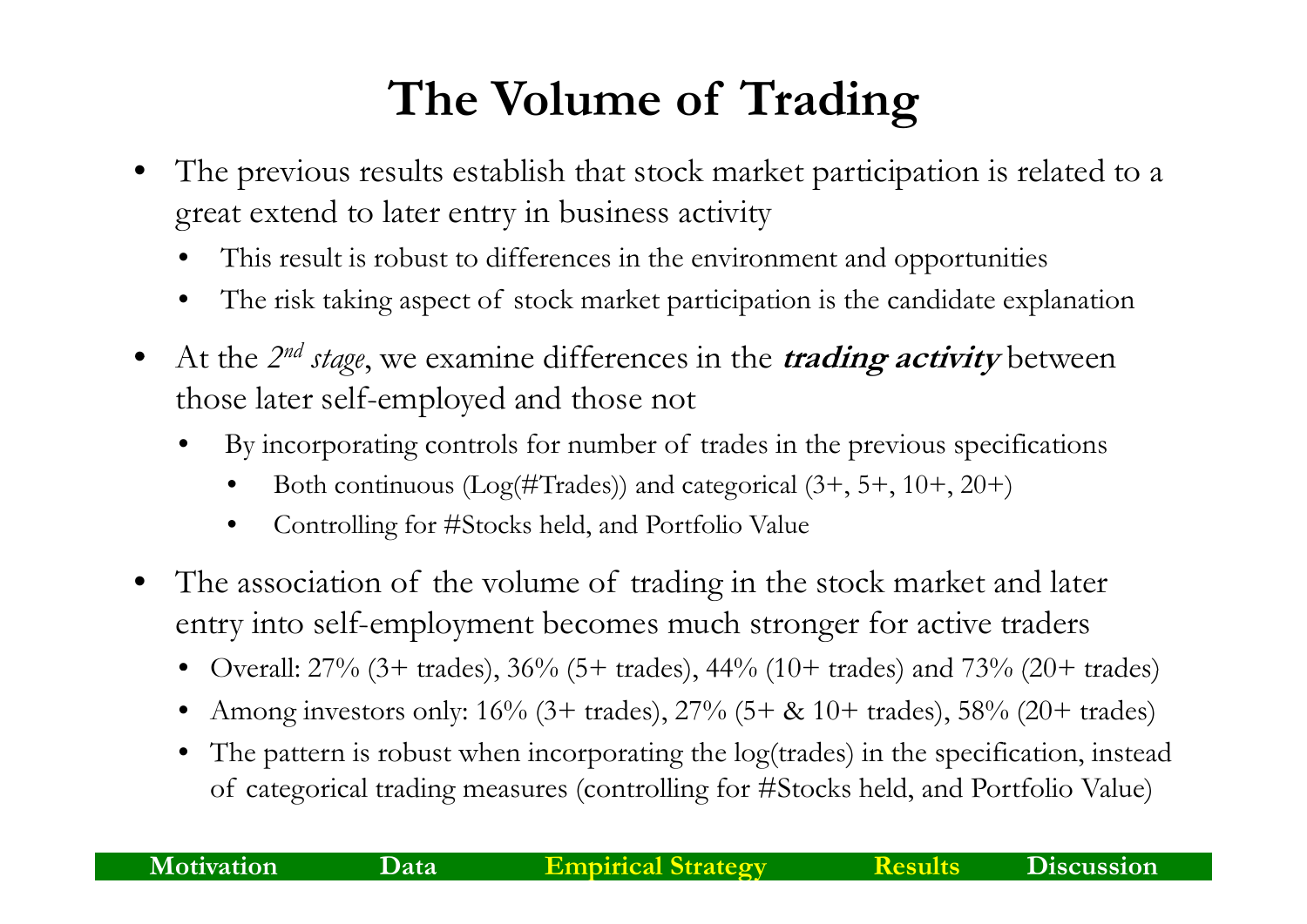|                                 | All Matched (1-20) |            |                |            | Matched Investors (1-20) |            |            |            |  |
|---------------------------------|--------------------|------------|----------------|------------|--------------------------|------------|------------|------------|--|
| Dep. Var.: New Entry 2003-2005  | $\mathcal{L}$      | (2)        | (3)            | (4)        | $\mathcal{L}$            | (2)        | (3)        | (4)        |  |
| Age in year 2000                | $-0.001$           | $-0.001$   | $-0.001$       | $-0.001$   | $-0.068$                 | $-0.067$   | $-0.071$   | $-0.072$   |  |
|                                 | [0.01]             | [0.02]     | [0.03]         | [0.05]     | [1.40]                   | [1.38]     | [1.47]     | [1.48]     |  |
| Age Squared in year 2000/1,000  | $-0.108$           | $-0.105$   | $-0.103$       | $-0.1$     | 0.627                    | 0.619      | 0.655      | 0.663      |  |
|                                 | [0.65]             | [0.64]     | [0.62]         | [0.61]     | [1.19]                   | [1.18]     | [1.25]     | [1.26]     |  |
| Married in year 2002            | 0.001              | 0.001      | 0.001          | 0.001      | $-0.004$                 | 0.001      | $-0.007$   | $-0.006$   |  |
|                                 | [0.03]             | [0.04]     | [0.01]         | [0.01]     | [0.03]                   | [0.01]     | [0.06]     | [0.05]     |  |
| Widowed/Separated in year 2002  | $-0.019$           | $-0.019$   | $-0.02$        | $-0.021$   | $-0.058$                 | $-0.054$   | $-0.06$    | $-0.063$   |  |
|                                 | [0.36]             | [0.36]     | [0.37]         | [0.39]     | [0.31]                   | [0.29]     | [0.32]     | [0.34]     |  |
| Years of Education in year 2002 | $-0.014**$         | $-0.014**$ | $-0.013**$     | $-0.013**$ | $-0.037**$               | $-0.036**$ | $-0.035**$ | $-0.035**$ |  |
|                                 | [2.49]             | [2.45]     | [2.36]         | [2.35]     | [2.33]                   | [2.31]     | [2.25]     | $[2.26]$   |  |
| Log(Average Wage 1994-1998)     | $0.198***$         | $0.198***$ | $0.199***$     | $0.199***$ | $0.214***$               | $0.217***$ | $0.219***$ | $0.223***$ |  |
|                                 | [10.54]            | [10.55]    | [10.53]        | [10.53]    | [2.61]                   | [2.64]     | [2.63]     | [2.64]     |  |
| Log(Average Wealth 1994-1998)   | $-0.013$           | $-0.013$   | $-0.012$       | $-0.012$   | $0.097*$                 | 0.089      | $0.100*$   | $0.092*$   |  |
|                                 | $[1.37]$           | [1.37]     | $[1.27]$       | [1.25]     | [1.74]                   | [1.61]     | [1.83]     | [1.72]     |  |
| Investor who traded 3+ times    | $0.280***$         |            |                |            | $0.169*$                 |            |            |            |  |
|                                 | [3.49]             |            |                |            | [1.68]                   |            |            |            |  |
| Investor who traded 5+ times    |                    | $0.376***$ |                |            |                          | $0.285**$  |            |            |  |
|                                 |                    | [3.87]     |                |            |                          | [2.45]     |            |            |  |
| Investor who traded 10+ times   |                    |            | $0.457***$     |            |                          |            | $0.278*$   |            |  |
|                                 |                    |            | [3.43]         |            |                          |            | [1.80]     |            |  |
| Investor who traded 20+ times   |                    |            | $\overline{a}$ | $0.765***$ |                          |            |            | $0.606***$ |  |
|                                 |                    |            |                | [4.25]     |                          |            |            | $[2.96]$   |  |
| Region Controls                 | $^{+}$             | $^{+}$     | $^{+}$         |            | $^{+}$                   | $^{+}$     | $+$        | $^{+}$     |  |
|                                 |                    |            |                |            |                          |            |            |            |  |
| Odds Ratio                      | 1.323              | 1.456      | 1.580          | 2.148      | 1.185                    | 1.330      | 1.320      | 1.833      |  |
| Marginal Effect                 | 0.0128             | 0.0171     | 0.0209         | 0.0349     | 0.0080                   | 0.0135     | 0.0132     | 0.0288     |  |
| Percentage Effect               | 26.67%             | $35.77\%$  | 43.55%         | 72.80%     | 16.10%                   | $27.10\%$  | $26.37\%$  | 57.58%     |  |
| Average Predicted Probability   | 0.0479             | 0.0479     | 0.0479         | 0.0479     | 0.0499                   | 0.0499     | 0.0499     | 0.0499     |  |
| Derivative Adjustment factor    | 0.0456             | 0.0456     | 0.0456         | 0.0456     | 0.0475                   | 0.0475     | 0.0475     | 0.0475     |  |

Table 6 Trading and the Transition to Self-Employment Matched Case-Control Sample: 1-to-20 Matching; Robust Standard Errors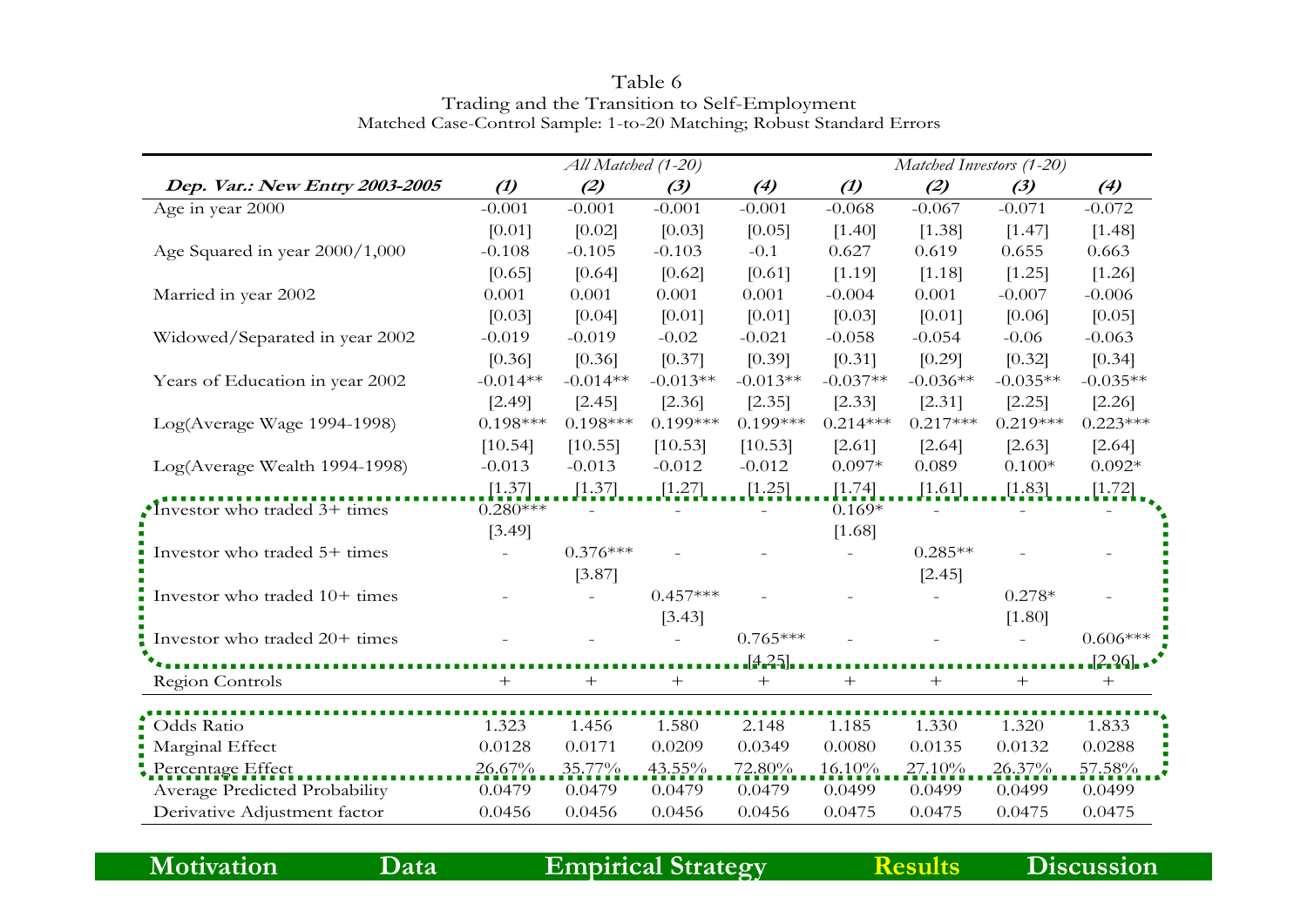|                                            |                           | All Matched (1-20) |             |                                     | Matched Investors (1-20) |            |  |
|--------------------------------------------|---------------------------|--------------------|-------------|-------------------------------------|--------------------------|------------|--|
| Dep. Var.: New Entry 2003-2005             | (1)                       | (2)                | (3)         | (1)                                 | (2)                      | (3)        |  |
| Age in year 2000                           | 0.001                     | 0.001              | $-0.001$    | $-0.065$                            | $-0.064$                 | $-0.072$   |  |
|                                            | [0.06]                    | [0.01]             | [0.04]      | [1.34]                              | [1.32]                   | [1.47]     |  |
| Age Squared in year 2000/1,000             | $-0.122$                  | $-0.111$           | $-0.104$    | 0.599                               | 0.606                    | 0.688      |  |
|                                            | [0.74]                    | [0.67]             | [0.63]      | [1.14]                              | [1.15]                   | [1.30]     |  |
| Married in year 2002                       | 0.004                     | 0.003              | 0.002       | 0.001                               | $-0.007$                 | $-0.03$    |  |
|                                            | [0.10]                    | [0.10]             | [0.06]      | [0.01]                              | [0.06]                   | [0.24]     |  |
| Widowed/Separated in year 2002             | $-0.017$                  | $-0.018$           | $-0.019$    | $-0.056$                            | $-0.063$                 | $-0.078$   |  |
|                                            | [0.32]                    | [0.33]             | [0.35]      | [0.30]                              | [0.34]                   | [0.42]     |  |
| Years of Education in year 2002            | $-0.015***$               | $-0.015***$        | $-0.014***$ | $-0.038**$                          | $-0.035**$               | $-0.032**$ |  |
|                                            | [2.68]                    | [2.64]             | [2.58]      | [2.38]                              | [2.21]                   | [2.00]     |  |
| Log(Average Wage 1994-1998)                | $0.195***$                | $0.196***$         | $0.196***$  | $0.214***$                          | $0.212***$               | $0.214***$ |  |
|                                            | [10.54]                   | [10.54]            | [10.53]     | [2.61]                              | [2.59]                   | [2.58]     |  |
| Log(Average Wealth 1994-1998)              | $-0.015$                  | $-0.015$           | $-0.015$    | 0.087                               | $0.103*$                 | $0.116**$  |  |
|                                            | [1.60]                    | [1.59]             | [1.52]      | [1.52]                              | [1.77]                   | [1.99]     |  |
| Non-Investor                               | $-0.057$                  | $-0.193*$          | $-0.316**$  |                                     |                          |            |  |
|                                            | [1.11]                    | [1.96]             | [2.07]      |                                     |                          |            |  |
| $\text{Log}(\# \text{ of } \text{Trades})$ | $0.109***$                | $0.143**$          | $0.189***$  | $0.093*$                            | $0.131**$                | $0.210***$ |  |
|                                            | [2.59]                    | [2.55]             | [3.11]      | [1.87]                              | [2.07]                   | $[3.20]$   |  |
| $Log(\# \text{ of Stokes})$                |                           | $-0.169$           | $-0.152$    |                                     | $-0.233*$                | $-0.202*$  |  |
|                                            |                           | [1.59]             | [1.43]      |                                     | [1.90]                   | [1.68]     |  |
| Ratio: Portfolio Value/Gross Wealth        |                           | 0.093              |             |                                     | 0.207                    |            |  |
|                                            |                           | [0.27]             |             |                                     | [0.50]                   |            |  |
| Log(Portfolio Value)                       |                           |                    | $-0.020$    |                                     |                          | $-0.038*$  |  |
|                                            |                           |                    | [1.06]      |                                     |                          | [1.71]     |  |
| Region Controls (7)                        | $+$                       | $^{+}$             | $^{+}$      | $^{+}$                              | $^{+}$                   | $+$        |  |
|                                            |                           |                    |             |                                     |                          |            |  |
| No. of Observations                        | 126,551                   | 126,544            | 126,551     | 13,917                              | 13,915                   | 13,917     |  |
| No. of Groups                              | 6,062                     | 6,062              | 6,062       | 695                                 | 695                      | 695        |  |
| Log-Likelihood                             | $-18,223.5$               | $-18,221.6$        | $-18,221.5$ | $-2,055.9$                          | $-2,053.7$               | $-2,052.3$ |  |
| <b>Motivation</b><br>Data                  | <b>Empirical Strategy</b> |                    |             | <b>Discussion</b><br><b>Results</b> |                          |            |  |

Table 7 Trading and the Transition to Self-Employment Matched Case-Control Sample: 1-to-20 Matching; Robust Standard Errors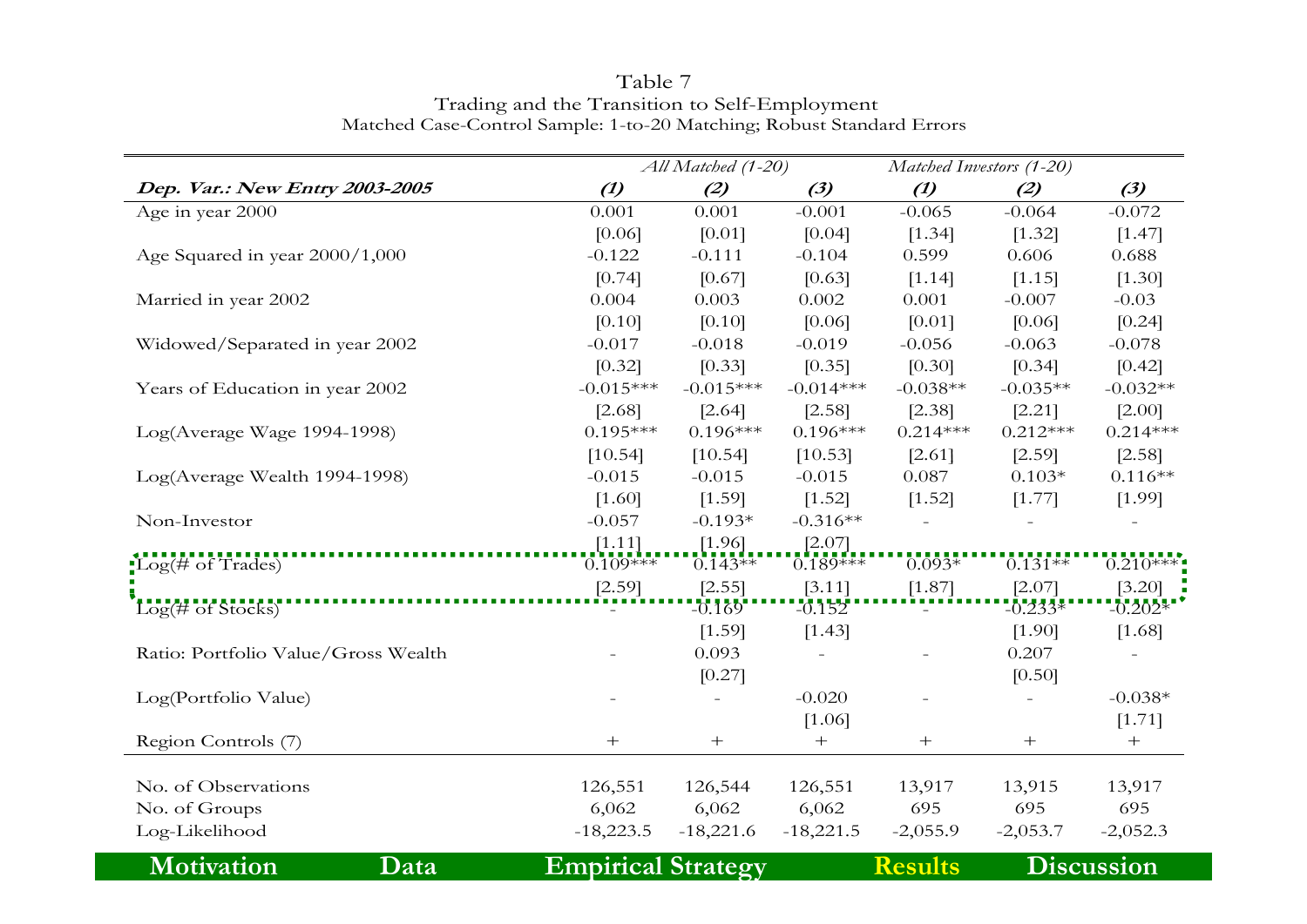Table 8 Portfolio Value and the Transition to Self-Employment Matched Case-Control Sample: 1-to-20 Matching; Robust Standard Errors

| Dep. Var.: New Entry 2003-2005      | $\left( 1\right)$ | (2)        |                                                                                                                                                                 |
|-------------------------------------|-------------------|------------|-----------------------------------------------------------------------------------------------------------------------------------------------------------------|
| Age in year 2000                    | $-0.067$          | $-0.065$   |                                                                                                                                                                 |
|                                     | [1.43]            | [1.39]     | $\overline{\phantom{a}}$                                                                                                                                        |
| Age Squared in year 2000/1,000      | 0.592             | 0.567      |                                                                                                                                                                 |
|                                     | [1.16]            | [1.12]     |                                                                                                                                                                 |
| Married in year 2002                | $-0.033$          | $-0.029$   |                                                                                                                                                                 |
|                                     | [0.28]            | [0.24]     | 0.8                                                                                                                                                             |
| Widowed/Separated in year 2002      | $-0.033$          | $-0.029$   | ٠                                                                                                                                                               |
|                                     | [0.18]            | [0.16]     |                                                                                                                                                                 |
| Years of Education in year 2002     | $-0.032**$        | $-0.032**$ |                                                                                                                                                                 |
|                                     | [2.06]            | [2.09]     |                                                                                                                                                                 |
| Log(Wage 1994-1998)                 | $0.228***$        | $0.226***$ | $0.0$                                                                                                                                                           |
|                                     | [2.79]            | [2.80]     |                                                                                                                                                                 |
| Log(Wealth 1994-1998)               | $0.102*$          | $0.093*$   |                                                                                                                                                                 |
|                                     | [1.80]            | [1.65]     |                                                                                                                                                                 |
| Log(Portfolio Value)                | $-0.224***$       |            | 0.4<br>$\bullet$ $\bullet$                                                                                                                                      |
|                                     | [2.58]            |            |                                                                                                                                                                 |
| Log(Portfolio Value) Squared        | $0.014***$        |            |                                                                                                                                                                 |
|                                     | [2.60]            |            |                                                                                                                                                                 |
| Portfolio Value: NOK 0 - 2,000      |                   | $-0.242*$  | 0 <sup>2</sup><br>$\bullet$                                                                                                                                     |
|                                     |                   | [1.76]     |                                                                                                                                                                 |
| Portfolio Value: nok 2,000 - 10,000 |                   | $-0.294**$ |                                                                                                                                                                 |
|                                     |                   | [2.02]     |                                                                                                                                                                 |
| Portfolio Value: 10,000 - 50,000    |                   | $-0.334**$ | $\circ$                                                                                                                                                         |
|                                     |                   | [2.46]     |                                                                                                                                                                 |
| Portfolio Value: 50,000 - 100,000   |                   | $-0.294*$  | 20<br>100<br>60<br>80<br>40<br>$\left( \right)$                                                                                                                 |
|                                     |                   | [1.67]     | Portfolio Value Percentiles                                                                                                                                     |
| Portfolio Value: >100,000           |                   | [Ref.]     |                                                                                                                                                                 |
|                                     |                   |            |                                                                                                                                                                 |
| Region Controls (7)                 | $+$               | $+$        | • Observed Prob.<br>Est. Proh. (Log-Quadratic)<br>Est. Proh. (Quadratic)                                                                                        |
|                                     |                   |            |                                                                                                                                                                 |
| No. of Observations                 | 15,351            | 15,351     | 150(20 <sup>th</sup> )<br>2,720(40 <sup>th</sup> )<br>11,424(60 <sup>th</sup> )<br>44,605 (80 <sup>th</sup> )<br>588, 206 (99 <sup>th</sup> )<br>NOK: $30(1st)$ |
| No. of Groups                       | 731               | 731        |                                                                                                                                                                 |
| Log-Likelihood                      | $-2,194.9$        | $-2,194.7$ | Notes:                                                                                                                                                          |
| LR $\chi^2$                         | 55.7***           | 55.8***    | The predicted probabilities are from specifications similar to Column (2) of Table 8.                                                                           |

Notes:

 $\overline{\phantom{0}}$ 

 $\overline{\phantom{0}}$ 

 $\overline{\ast p}$  p < 0.10,  $\ast\ast p$  < 0.05,  $\ast\ast\ast p$  < 0.01

Figure 2: Portfolio Value and the Probability of Entry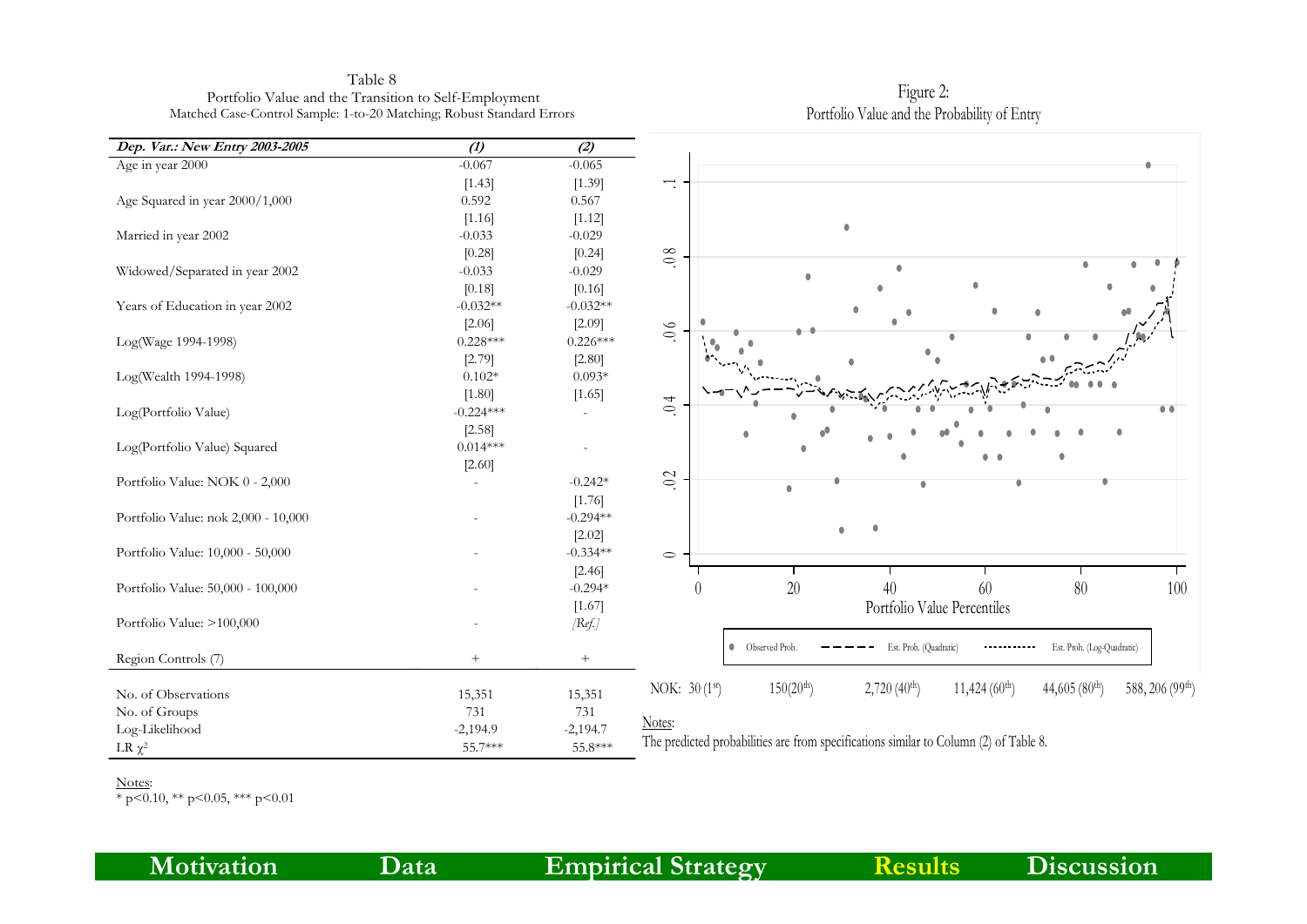# **Discussion**

- • We approximate the unobservable aspects of entrepreneurial activity, via stock market participation and activity/performance
	- In a careful **matched case-control design** that isolates the confounding effects of age, education, marital status, wealth and earnings
	- Examining stock market activity in the **past** to avoid endogeneity
	- Controlling for opportunities by comparing the likelihood of entry of otherwise "**similar**" individuals
- $\bullet$  We find that future entrepreneurs are considerably more willing to expose their wealth to stock market participation than non-entrepreneurs.
	- •This result is robust to differences in the environment and opportunities
- $\bullet$  The association of the volume of trading in the stock market and later entry into self-employment becomes much stronger for very active traders
- $\bullet$  Overall, our results provide strong evidence that entrepreneurs are different when faced with the same investment menu as nonentrepreneurs.